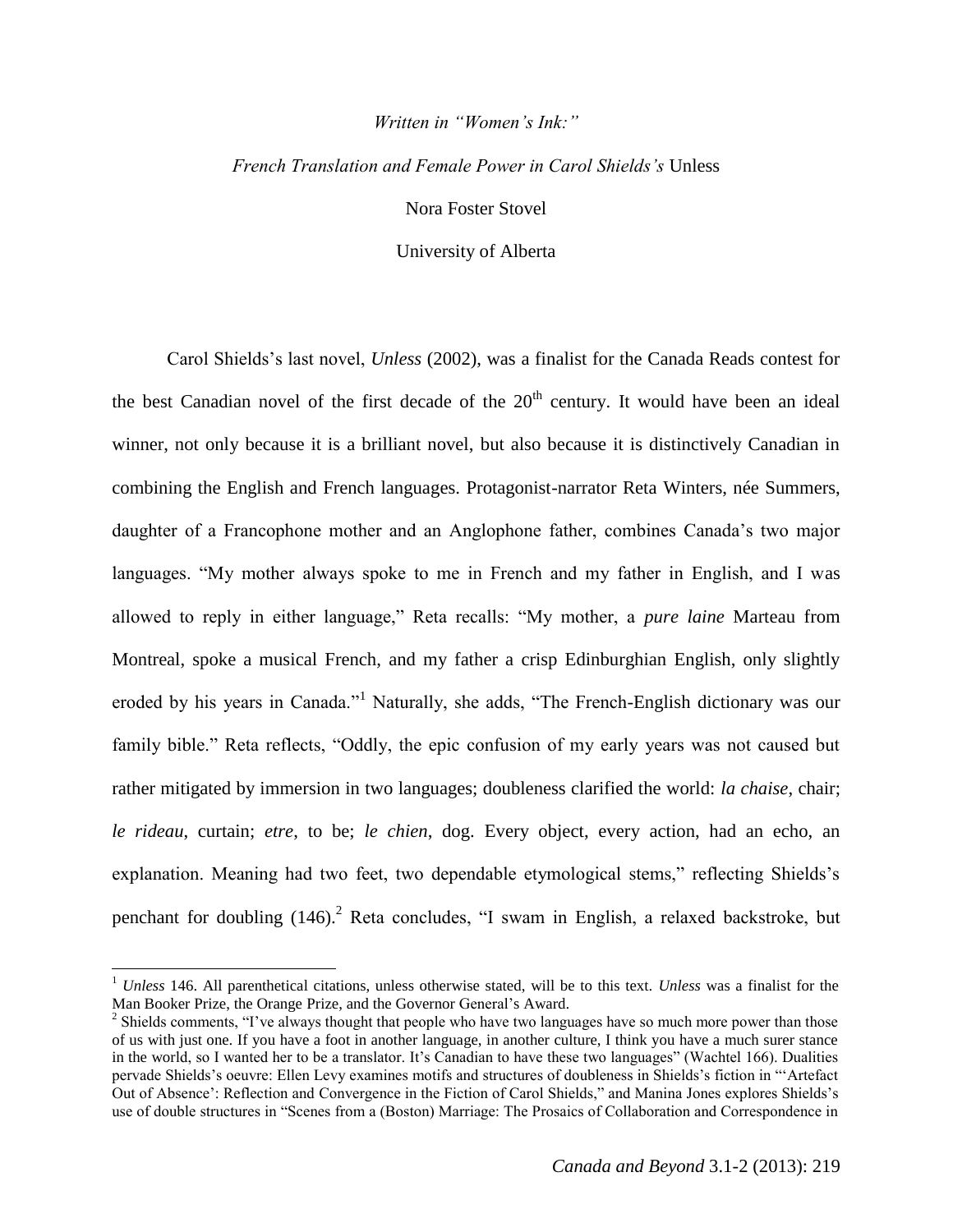stood up to my hips in French" (146-7). Clearly, Reta, like Carol Shields herself, is totally *bilingue*.

Not only a writer of fiction, like Shields, Reta is also a translator—although she relegates her creativity to her "back story," her "front story" being her life as a wife, mother, and homemaker (50). The opening section of *Unless* focuses on her translations from French to English. Readers may not think of Shields as a bilingual author, but, thanks to her study of French, supplemented by family sabbaticals and vacations in France, where they eventually bought a house, she became fluent.<sup>3</sup> She makes particular use of French in *Unless*: whenever Reta, or Shields, wants to emphasize a point, such as women's powerlessness, she employs French translation (104). Thus, translation is important as both a motif and a practice in *Unless*. Shields employs three levels of translation—from Latin via old French, meaning "to carry across"<sup>4</sup>: first, Reta's literal translations from "French into English" in the opening segment of the novel (44); second, Shields's transmutation from a breast cancer narrative to a novel about the disappearance of a daughter; and, third, Reta's metafictional transformation of her realization about women's powerlessness to her understanding of fiction and back again in this feminist millennial novel. Reta translates the work of Danielle Westerman, French "feminist pioneer, Holocaust survivor, cynic, and genius" (98)—"Simone de Beauvoir's spiritual daughter" (48), as Rachel Cusk observes. Her surname a combination of the words "western" and "man," suggesting western culture, as well as gender concerns, and her Christian name a feminized version of Daniel,

*A Celibate Season*."

<sup>&</sup>lt;sup>3</sup> Don Shields recorded in a 2012 email message to me: "About 1996, we bought a house in La Roche Vineuse, in Burgundy. La Roche Vineuse is half way between Macon and Cluny. We sold the Monjouvent house in 1997. The Burgundy house is called Chateau Pulitzer by the family. We turned a stable into an office for Carol to write in—an 'office of one's own'. The last time Carol spent time there was in 1999, for a month in the summer before we moved to London in September for a sabbatical/Guggenheim year. She was too ill to ever go back." I wish to thank Don Shields for sharing this information with me.

<sup>&</sup>lt;sup>4</sup> The Oxford Etymological Dictionary explains that the original significance of the word referred to moving saints' bones from one burial site to another.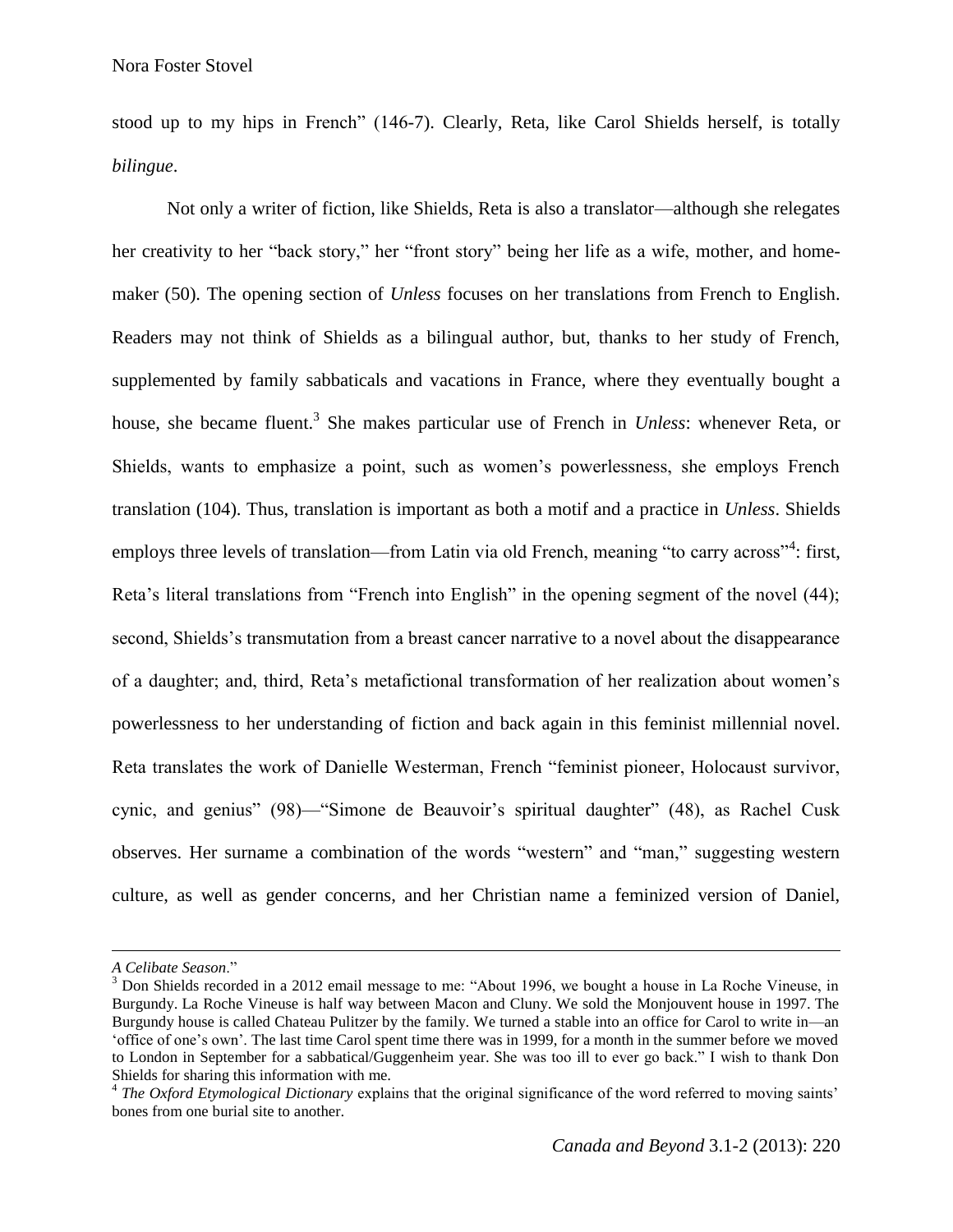suggesting both biblical and gender issues, she represents the feminist pole of this, Shields's most explicitly feminist novel.<sup>5</sup>

Reta translates Westerman's book of poetry, *L'Ile*, as *Isolation* because the "direct translation, *Island*, did not quite capture the sense Danielle had at that time in her life of being the only feminist in the world" (102). Here Reta employs her power as translator to interpret the author's meaning and to render it as accurately as possible. Danielle even wants to translate the name of her publisher from Éditions Grandmont to Big Mountain Press: "This is a translation, dear God […] why not give those pretentious French *éditeurs* a nice name from the New World" (102). Although Reta believes that a "writer's *partis pris* are always—must be—accommodated by her translator" (64), revealing her privileging of the author's judgment above the translator's, she draws the line at translating the name of the publisher. Like Shields, Danielle is a poet, as well as an essayist and memoirist. Reta comments on her translation, or *traduction*, as Danielle insists on terming it, of her poetry: "I found the poems themselves very tricky to translate (poetry is not my specialty), but I was younger then and willing to stretch myself and be endlessly patient about moving words back and forth, singing them out loud under my breath as translators are told to do, attempting to bring the fullness of the poet's intention to the work" (101). As Irish modernist playwright John Millington Synge explained, "A translation is no translation unless it will give you the music of a poem along with the words of it." Cognizant, perhaps, of Robert Frost's definition of poetry as "what gets lost in translation,"<sup>6</sup> Reta admits, the poems were like little toys with moving parts, full of puns and allusions to early feminism, most of which I let fall

 $\overline{a}$ 

<sup>5</sup> Shields called *Unless* "my most overtly feminist book" (Wachtel 157). Wendy Roy writes, "*Unless* is Shields' most explicitly feminist novel" (125).

<sup>&</sup>lt;sup>6</sup> Quotations on translation attributed to Frost, Eco, Cervantes and Yevtushenko are drawn from http://www.brainyquote.com/quotes/keywords/translation.html. Shields's first published books, like Westerman's, were collections of poetry. Many of her texts have been translated into various languages.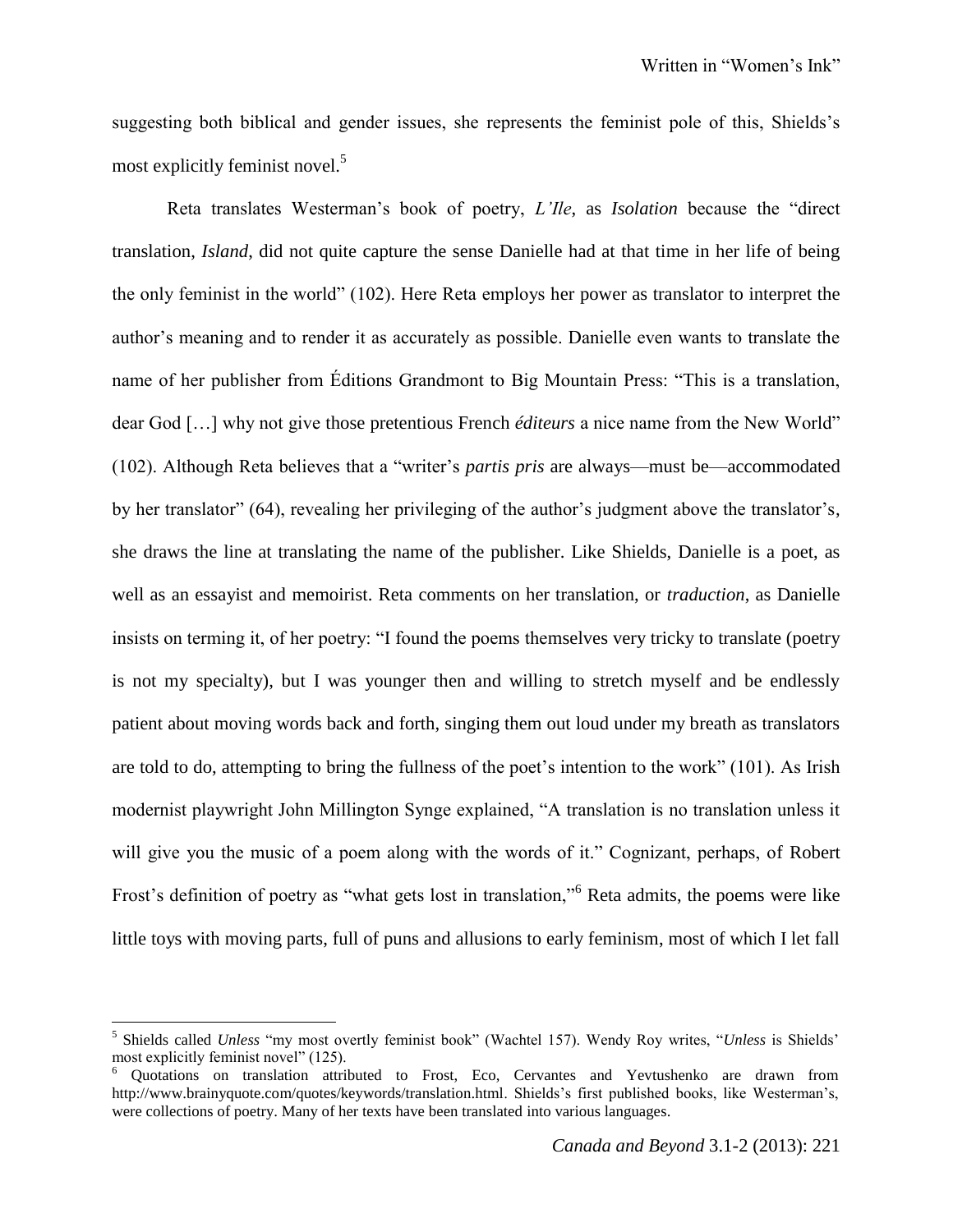Nora Foster Stovel

 $\overline{a}$ 

into a black hole, I'm sorry to say" (101). As Reta absorbs Westerman's feminism, she becomes more regretful about that "black hole."<sup>7</sup>

Although Reta hesitates to consider her translations as creative writing, Westerman insists, "translation, especially of poetry, is a creative act. Writing and translating are convivial [...], not oppositional, and not at all hierarchical" (3). Here Shields invokes the traditional hierarchical relationship between creation and translation, which, in turn, raises the connection between translation and gender issues. Just as "strong" rhymes are labeled "masculine" and "weak" rhymes "feminine," so women and translators are both deemed subordinate: "translators are handmaidens to authors, women inferior to men" (1), as Sherry Simons explains in her study of how translation has been "feminized." Thus, the "fidelity" <sup>8</sup> of translation has both a literal and a sexual connotation. Yegeny Yevtushenko's adaptation of a French proverb—"Translation is like a woman. If it is beautiful, it is not faithful. And if it is faithful, it certainly is not beautiful"—illustrates this concept well. A female translator, like Reta Winters, it necessarily follows, is doubly inferior. Recent feminist theorists of translation attempt to valorize translation as equal, not inferior, to creative writing on the literary ladder—a view that Shields appears to support. So Reta is persuaded to consider "translation as an act of originality," especially as "the act of shuffling elegant French into readable and stable English is an aesthetic performance" (6), she realizes. With the money Reta earns for translating Danielle's text *Eros: Essays* into English, she takes the family to the village of La Roche-Vineuse, halfway between Cluny and Macon in southern Burgundy, where Danielle grew up, and where the Shields family bought a home.

<sup>&</sup>lt;sup>7</sup> Shields's reference to a "black hole" may be an in-joke, as it is the name of the theatre at the University of Manitoba where Shields viewed numerous plays and where her first full-length play, *Departures and Arrivals,* was first produced in 1984.

<sup>8</sup> *The Routledge Encyclopaedia of Translation Studies* affirms, "fidelity in translation has been consistently defined in terms of gender and sexuality" (93).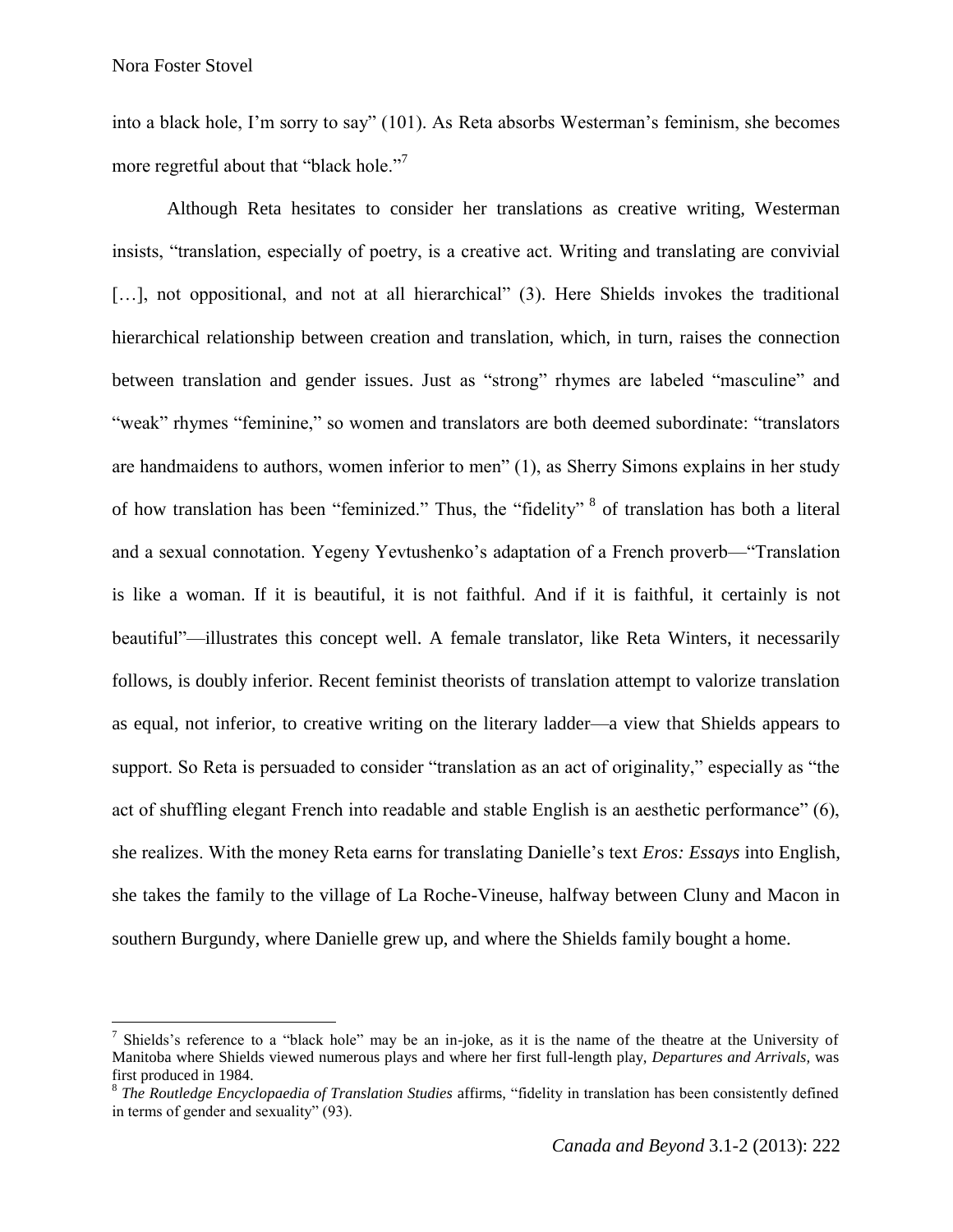Reta then translates Westerman's memoirs: the first volume, *Pour Vivre*, she translates simply as *Alive*. Reta's interventionist translation is slammed as "clumsy" in *The Toronto Star*, but Danielle dismisses the reviewer as "*un maquereau*," which, Reta explains, "translates, crudely, as something between a pimp and a prick" (6). Could this be Shields's revenge on reviewers who slighted her work as "women's writing," hardly *écriture féminine*? Just as Reta Winters is dismissed by a reviewer as "bard of the banal" (243), Andrea Curtis labels Shields a "bard of the boring" (68), and Barbara Amiel calls her writing "smaller than life" (quoted by Dvořák and Jones 4). Until Shields was awarded the Pulitzer Prize for *The Stone Diaries* in 1995, her fiction was frequently dismissed as domestic fiction or "women's writing." Perhaps that dismissal inspired her to write *Happenstance* and *Larry's Party* from the male perspective, and to compose the male voice in *A Celibate Season*. Shields has been dubbed an "alchemist of the everyday" as she celebrates the quotidian and the domestic, transforming the ordinary into the extra-ordinary, as Marta Dvořák and Manina Jones explain in their introduction to *Carol Shields and the Extra-Ordinary* (4). Shields, however, does in fact practice women's writing in the sense of *écriture feminine*, as described by Hélène Cixous in "The Laugh of the Medusa," in both *The Stone Diaries* and *Unless*, as well as in numerous essays, because, as she explains in her 1997 essay, "A View from the Edge of the Edge," "I am interested in writing away the invisibility of women's lives, looking at writing as an act of redemption" ("View" Dvořák 28). In her "Playwright's Note" to her play *Thirteen Hands*, she affirms her interest in the "redemption of women artists and activists" and asserts, "*Thirteen Hands* attempts to valorize those lives" (xi).

Reta translates the second volume of the memoirs, *Les femmes et le pouvoir*, as *Women Waiting*, for "Women possess power, but it is power that has yet to be seized, ignited, released" (8)—Shields's feminist thesis in *Unless*, which, Reta says, is written in "women's ink" (308).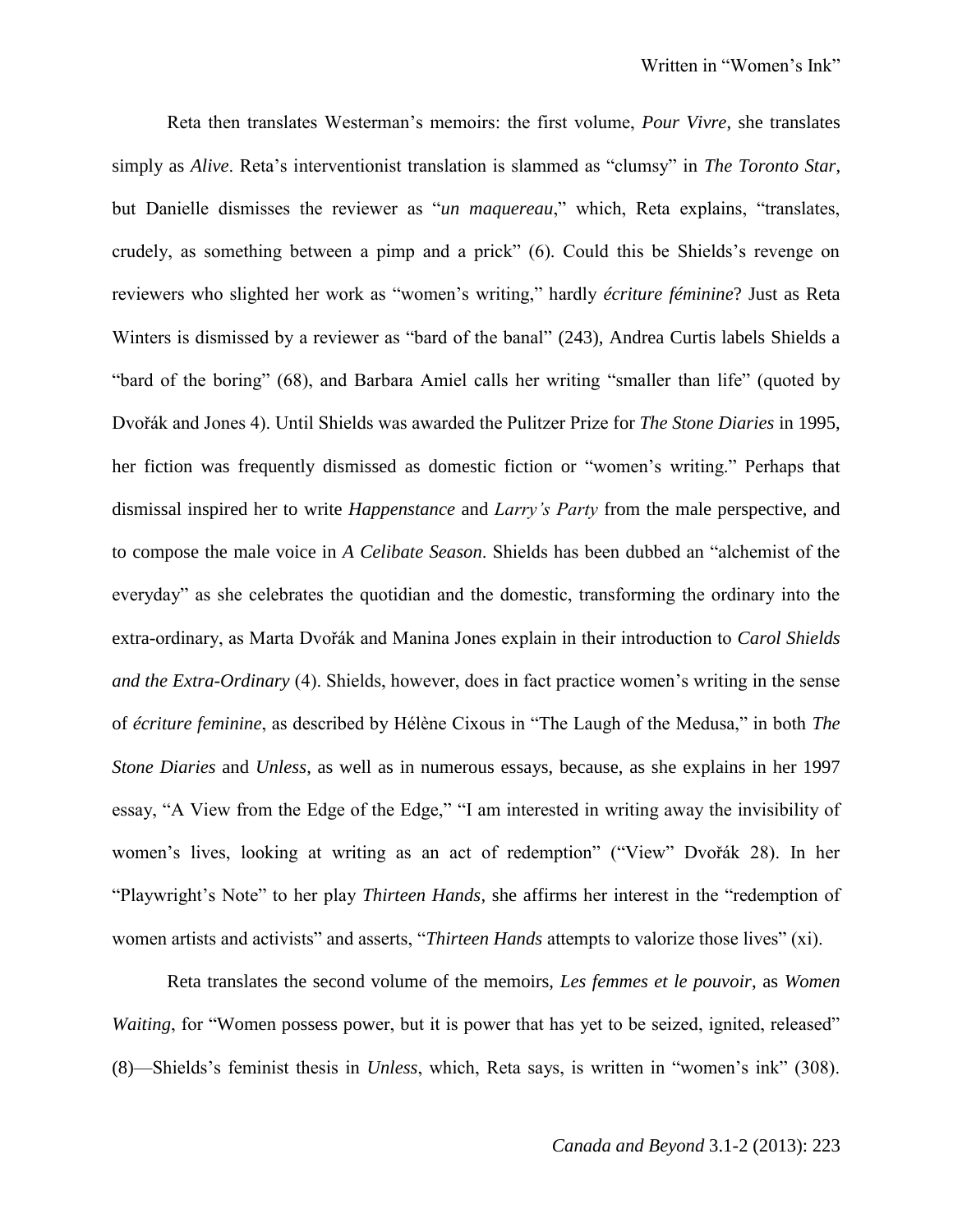l

*Women Waiting* is a significant rewriting of Westerman's title, because it emphasizes that women are still powerless. Reta asserts her own female power through her interventions in her translations, asserting her right to place her ideological stamp on the translation—not merely to translate it, but also to rewrite it.<sup>9</sup> Although Boris Pasternak opined, "Translation is very much like copying painting," Thomas Bailey Aldrich judged, "True art selects and paraphrases, but seldom gives a verbatim translation." Reta's title also has autobiographical or metafictional value, because it is the title of a short play by Shields.<sup>10</sup> The concept of *igniting* is crucial, not only to the self-immolation of the "Muslim woman" (117), but also to the transformation of Norah as a result of participating in her fate.<sup>11</sup>

Westerman, "poet, essayist, feminist survivor, holder of twenty-seven honorary degrees" (63), becomes Reta's moral mentor: "She is the other voice in my head, almost always there, sometimes the echo, sometimes the soloist" (152). "Would Danielle approve?" (108) Reta asks herself: "I had acquired a near-crippling degree of critical appreciation for the severity of her moral stance" (80). She worries about "being in Danielle's shadow, never mind Derrida" (7).<sup>12</sup> Ultimately author and translator develop a symbiotic relationship: "You are my true sister," Danielle tells Reta—"*Ma vrai soeur*" (8). Clearly, the traditional hierarchy between author and translator has been equalized. "We're two women, *au fond*," Danielle claims, who share a belief

<sup>9</sup> Susan Bassnett and André Lefevere preface *Translation, Rewriting and the Manipulation of Literary Fame* by affirming that "Translation is of course a rewriting of an original text. All rewritings, whatever their intention, reflect a certain ideology and a poetics and as such manipulate literature to function in a given society in a given way. Rewriting is manipulation, undertaken in the service of power, and in its positive aspect can help in the evolution of a literature and a society" (vii). Shields's aim in *Unless* is clearly to influence the evolution of literature and society with regard to its estimation and treatment of women. Simons summarizes, "Von Flotow names and describes three practices of feminist translation: supplementing, prefacing and footnoting, and 'hijacking'" (14) that is, appropriating a text for the translator's own feminist agenda, thus rendering translation a political act. Simons judges that "[t]he feminist translator affirms her role as an active participant in the creation of meaning" (29). Barbara Godard refers to the feminist translator as "*womanhandling*" as she manipulates the text (91), because she takes the view that "translation is not a 'carrying across,' but a reworking of meaning" (1995, 73).

<sup>&</sup>lt;sup>10</sup> *Women Waiting* won first prize in the CBC Annual Literary Competition and was produced in 1983.

<sup>&</sup>lt;sup>11</sup> The word "igniting" comes from *ignis*, the Latin word for "fire."

 $12$  Derrida is an appropriate reference here, given his interests in language, ethics, and politics—all issues with which Shields is concerned in this text.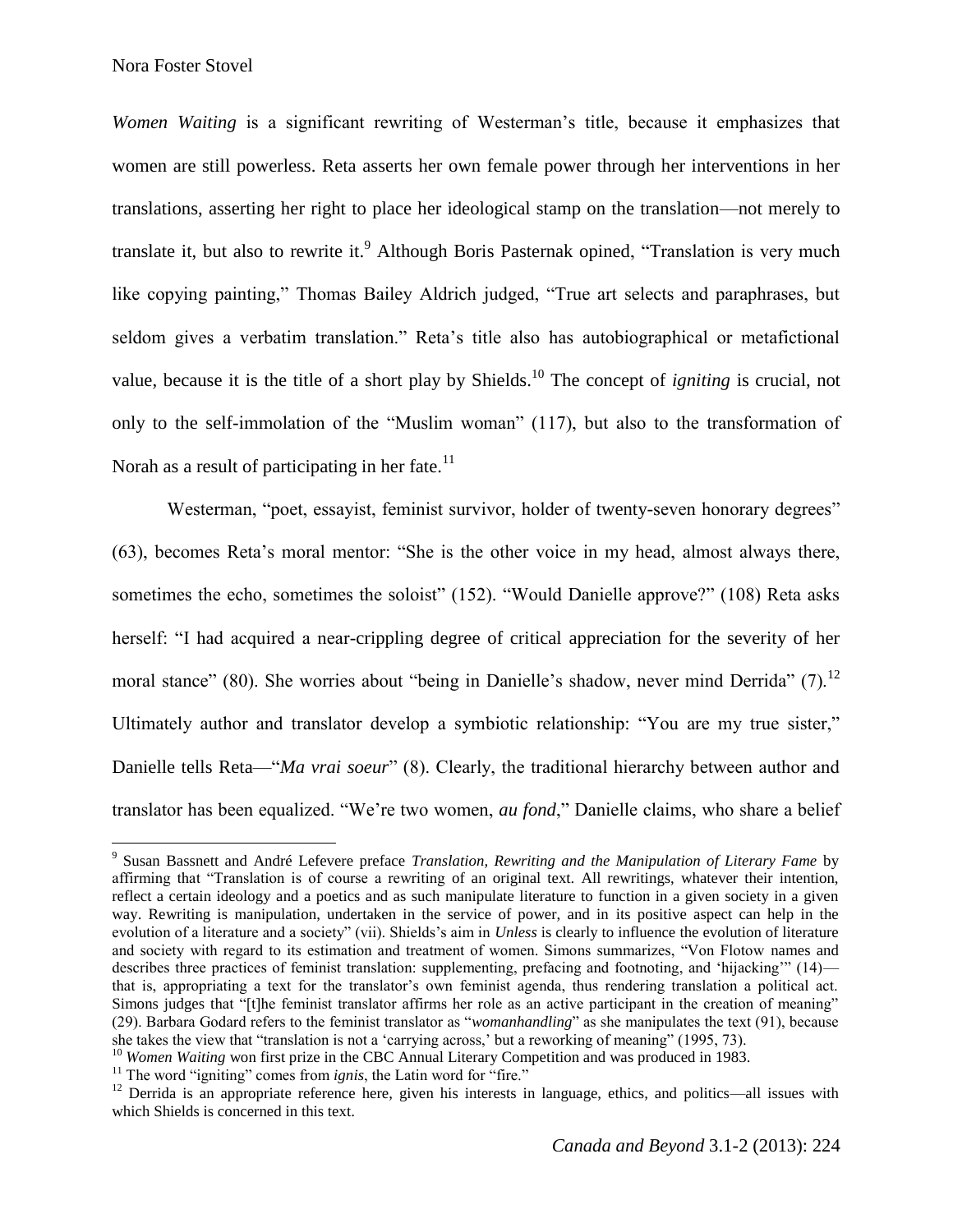in "the right word perfectly used" (103). Reta taps into Westerman's "vein of language" when she translates the third volume of her memoirs, *The Middle Years* (15).<sup>13</sup>

"Translation is the art of failure," Umberto Eco opined, however. Perhaps conscious of Eco's dictum or Sir John Denham's maxim—"Such is our pride, our folly, or our fate, / That few, but such as cannot write, translate"—Reta transforms herself into a creative writer, composing a book on *Russian Icons.* Thus, Shields suggests the connection between the processes of creation and translation. As Jeremy Munday explains, "The creativity of translation is a growing theme, and the crossover between translation studies and creative writing has begun to be explored" (150). Reta then becomes her own translator, rendering her English text into French for a press called "*Encyclopedie de l'art*" (6), recalling Jorge Luis Borges's maxim, "The original is unfaithful to the translation." Reta becomes so engrossed in her creative writing that Danielle, discouraged because Reta is neglecting the translation of the fourth and final volume of Westerman's memoirs, becomes her own translator (319). Thus, Reta and Danielle exchange occupations in this ironic, chiasmic structure with its emphasis on the complex relationship between creative writing and translation.

Shields opens *Unless* with the concept of translation "from French into English" (40), but then extends the concept from the literal to the figurative, extending it from literature to gender politics. After all, translation, especially of poetry, begins with interpretation, and interpretation is central to *Unless* because Reta's eldest daughter, Norah, has suddenly dropped out to sit on a Toronto street-corner with a begging bowl and a sign around her neck reading "GOODNESS"

l

<sup>&</sup>lt;sup>13</sup> *The Middle Years* is an appropriate title here, as Dvořák and Jones claim Shields has been "acclaimed for her minute exploration of 'middle class, middle-aged and middle of the road' characters" (4). Shields told me in a May 2003 interview in her Victoria home that she admired Margaret Drabble's fiction and that, when she saw a review of *The Ice Age labeling Drabble "the chronicler of our times," she thought to herself, "I can do that." In a poem she* writes, "Time's tenanted chronicle fills me full," a concept that she reiterates in "Narrative Hunger and the Overflowing Cupboard."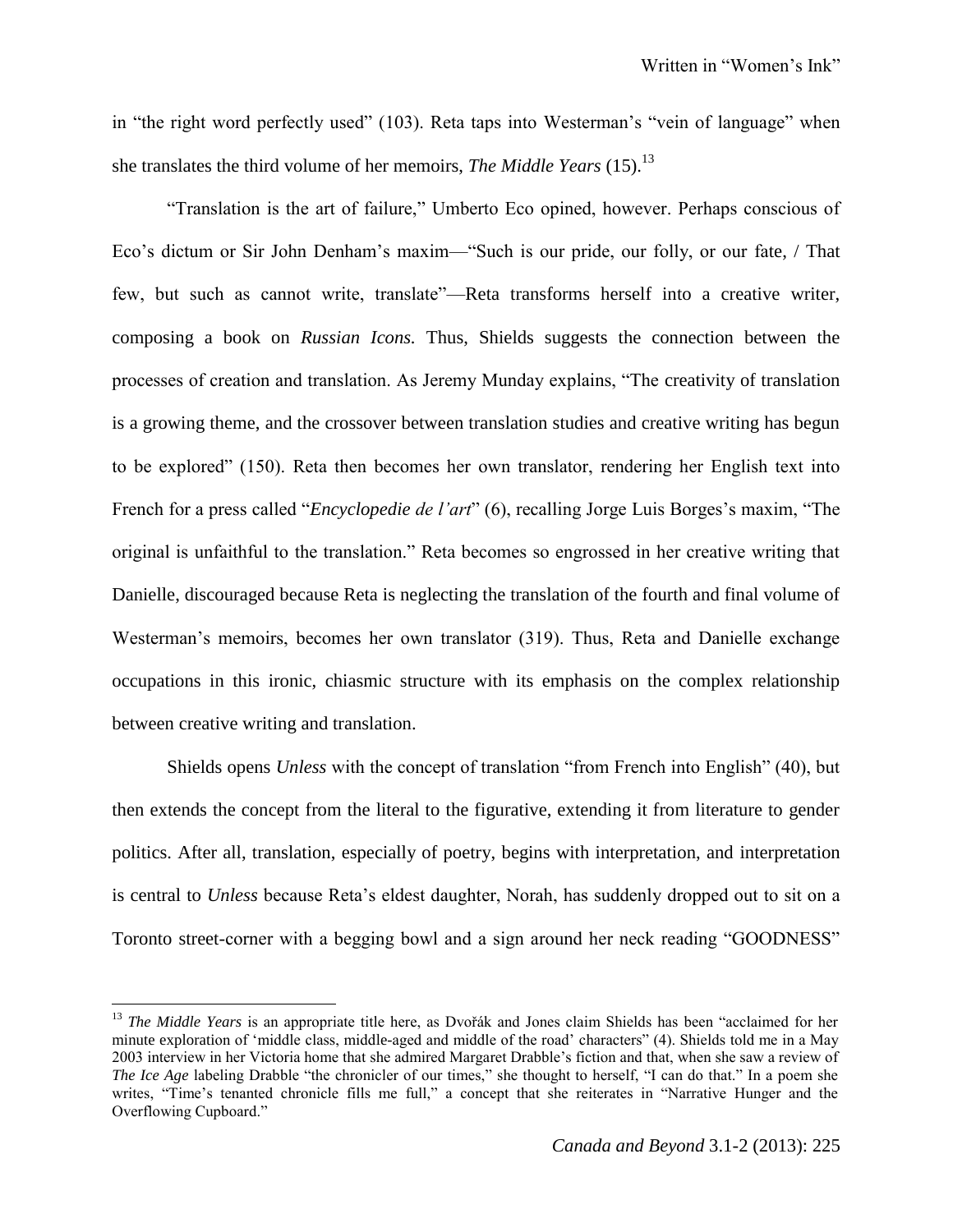Nora Foster Stovel

 $\overline{\phantom{a}}$ 

(12). The question is Why?<sup>14</sup> *Unless* is thus a novel of interpretation—how to interpret Norah's "unreadable immobility" (26). Each member of Reta's *kaffee klatsch*—a feminine Greek chorus—has a theory: "A phase, Annette believes. A breakdown, thinks Sally. Lynn is sure the cause is physiological, glandular, hormonal" (120). A psychiatrist diagnoses it as "a behavioural interlude in which she is either escaping something unbearable or embracing the ineffable" (214), but he cannot say which. Tom, Norah's father, a medical doctor addicted to "the idea of diagnosis and healing," the "rhythmic arc of cause and effect" (264), proposes a scientific interpretation: Norah is suffering "post-traumatic shock" (163); if they can identify the trauma, the remedy will be apparent. Reta cannot believe in "the thunderclap of trauma" (269), but Norah's sisters agree with their father: "What terrible thing happened to her?" they ask; "There has to be a *thing*" (214). Reta hopes that Norah is simply in "a demented trance": "she'll snap her fingers and bring herself to life" (105)—a Sleeping Beauty who can kiss herself awake. At the end of *Unless*, the fairy-tale ending of Reta's wishful thinking comes to life: Norah becomes not only a Sleeping Beauty, but also a "Snow White," as the family clusters around the sleeping girl "like curious dwarves" (301).

Danielle thinks Norah is responding to the powerlessness of women in patriarchal society: powerless to achieve everything, she chooses to embrace nothing. "Subversion of society is possible for a mere few; *inversion* is more commonly the tactic for the powerless, a retreat from society that borders on the catatonic" (218), Danielle writes in *Alive*. "Norah has simply succumbed to the traditional refuge of women without power: she has accepted in its stead complete powerlessness, total passivity, a kind of impotent piety. In doing nothing, she has claimed everything" (104), Danielle theorizes. Reta asks her to repeat it in French, and she does:

 $14$  In "Narrative Hunger and the Overflowing Cupboard," Shields recalls seeing a young man sitting on a pavement in France with a sign around his neck saying, "*J'ai faim*" (19)—the inspiration for Norah's situation, perhaps.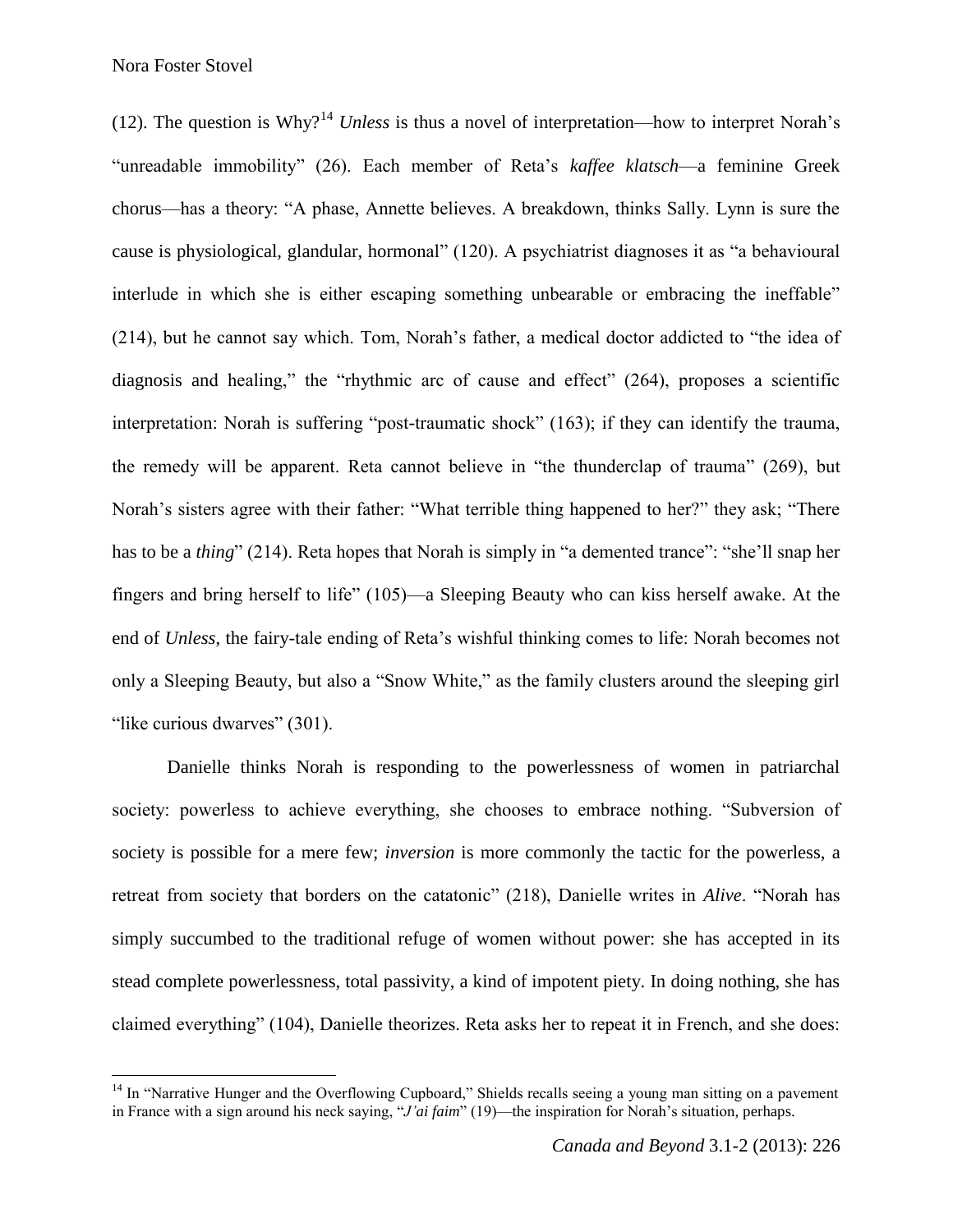"*Norah s'était tout simplement laisée aller vers ce refuge traditionnel des femmes qui n'ont aucun pouvoir. Elle avait ainsi fait sienne cette totale impuissance, cette passivité absolue. Ne faisant rien, elle avait revendiqué tout*" (104-5). The importance of the novel's central concept is emphasized not only by the technique of repetition, but also by articulating it in both of Canada's official languages. Echoing Westerman, Reta reflects, "Forbidden greatness, reserved for men, Norah pursues goodness. [...] Norah took up the banner of goodness—goodness, not greatness. Perhaps because there was no other way she could register her existence"  $(310)^{15}$  Westerman is such an ardent feminist that she questions Reta's cohabitation with a man, asking how she can accept "the tyranny of *penetration*," a word she does not acknowledge to exist in English (103).<sup>16</sup> *Unless*, which focuses on "the 'woman' question" (100), is filled with explicit references to feminism, such as Helen Reddy's song "I Am Woman" (57) from the early sixties, when "[f]eminism was in its chrysalis stage" (59), as Reta recalls. Reta practices the art of "beancounting" (136-8)—that is, noting the all-male lists of the world's greatest thinkers and writers— "the testicular hit-list[s] of literary big cats"  $(164)$ .<sup>17</sup> Reta writes six letters of protest, signed with pseudonyms, including Francophone names, such as "Rita Orange d'Ville" or "Xeta D'Orange" (221, 249)—including one in which she objects, "Women writers, you say, are the miniaturists of fiction" (247)—but does not send them. If Reta is afraid to publish her views on gender and power, clearly Shields is not: she tells Eleanor Wachtel that it is important to "blurt bravely" (Wachtel 179).<sup>18</sup> "Reta" is a suitable name for a brave blurter, as it derives from the Greek word meaning "speaker."

l

<sup>&</sup>lt;sup>15</sup> Shields explains, "She's shut out simply because she's a woman" (Wachtel 155).

<sup>16</sup> George Steiner employs the "male-oriented image of translation as penetration" in *After Babel* (Munday 129).

<sup>&</sup>lt;sup>17</sup> Shields comments, "I seem to be bean counting all the time" (Wachtel 159).

<sup>&</sup>lt;sup>18</sup> Shields comments, "Reta writes letters all the time, venting her rage, mainly her feminist rage [...] Particularly in literature, I think, women have been given very minor roles, not taken seriously" (Wachtel 155-7). Alex Ramon claims "*Unless* is a self-evident metafiction which expands Shields's concerns regarding critical diminishments of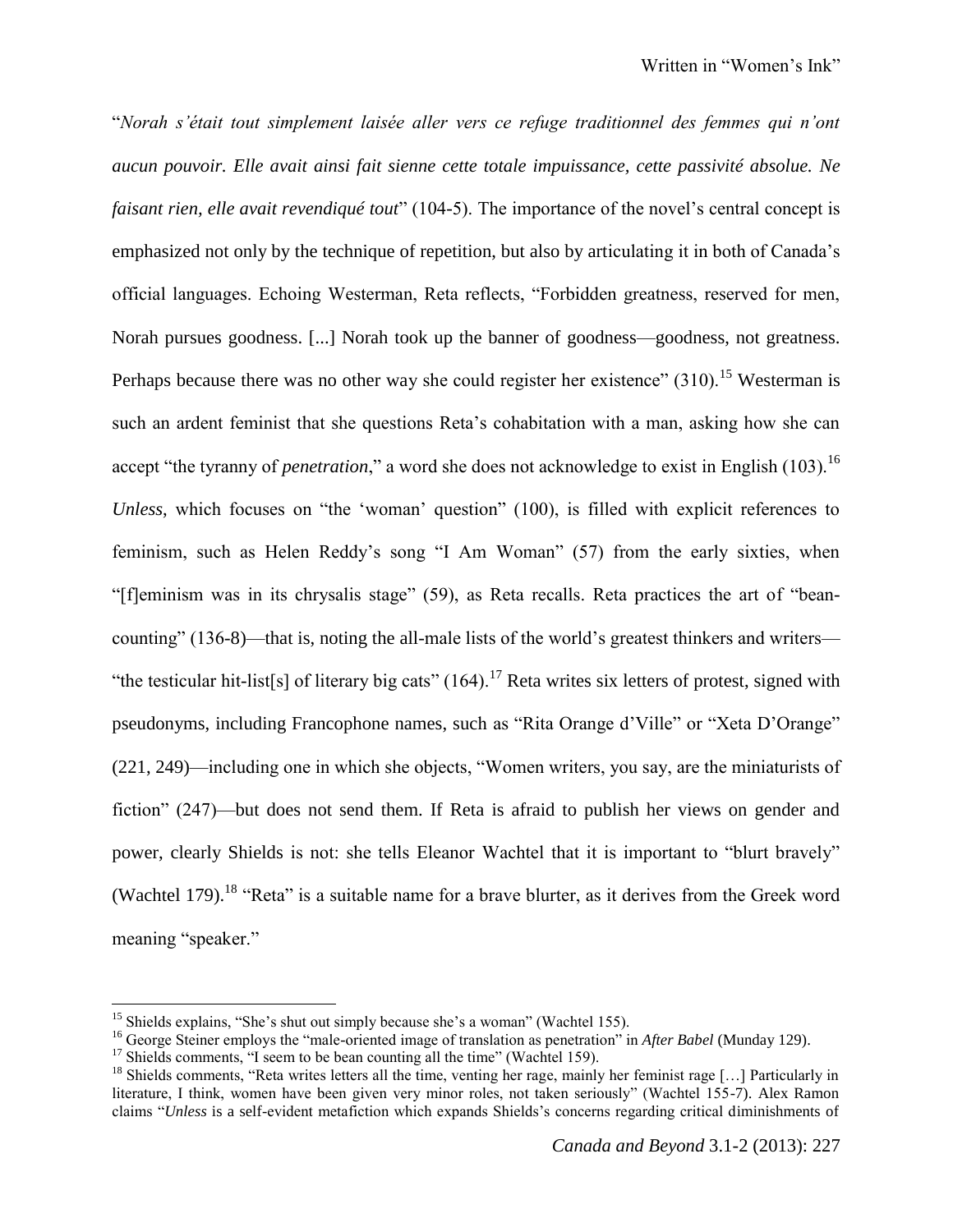$\overline{\phantom{a}}$ 

But the word "Unless" offers hope: "*Unless* is a miracle of language and perception," Westerman writes in "The Shadow on the Mind," Reta recalls: "It makes us anxious, makes us cunning. Cunning like the wolves that crop up in the most thrilling fairy tales. But it give us hope" (225). Reta notes, "If you add a capital *s* to *unless*, you get *Sunless*, or *Sans Soleil*" (224). Shields comments on the title of her novel: "I thought [unless] was a wonderful word. This kind of provisional word that can change everything. It offers possibility to me" (Maharaj 9). One can imagine Shields's oncologist warning, "Unless a miracle cure is found, cancer is terminal."<sup>19</sup> Reta reflects: "Unless you're lucky, unless you're healthy, fertile, unless you're loved and fed, unless you're clear about your sexual direction, unless you're offered what others are offered, you go down in the darkness, down to despair. *Unless* provides you with a trap-door, a tunnel into the light, the reverse side of not enough. *Unless* keeps you from drowning" (224). Thus, "Unless" offers the possibility of an escape from a dismal fate. The chapter titled "Unless" is the centrepiece of the novel. Reta reflects on this pivotal conjunction: "*Unless* is the worry word of the English language. It flies like a moth around the ear, you hardly hear it, and yet everything depends on its breathy presence. Unless—that's the little subjunctive mineral you carry along in your pocket crease. It's always there, or else not there" (224). She emphasizes the concept by employing the trope of translation: "Ironically, *unless*, the lever that finally shifts reality into a new perspective, cannot be expressed in French. *A moins que* doesn't have quite the heft; *sauf* is crude" (225). But, in fact, "unless" *can* be expressed in French, as Reta demonstrates; moreover, *sauf* suggests *save*, so crucial for the despairing Norah.

her own writing into a wider discussion of the dismissal of women novelists as 'the miniaturists of fiction'" (*U* 247) (165).

<sup>&</sup>lt;sup>19</sup> Shields plays with the word *terminal* in her story "Flitting Behaviour" and in her play *Departures and Arrivals*, set in an airport terminal.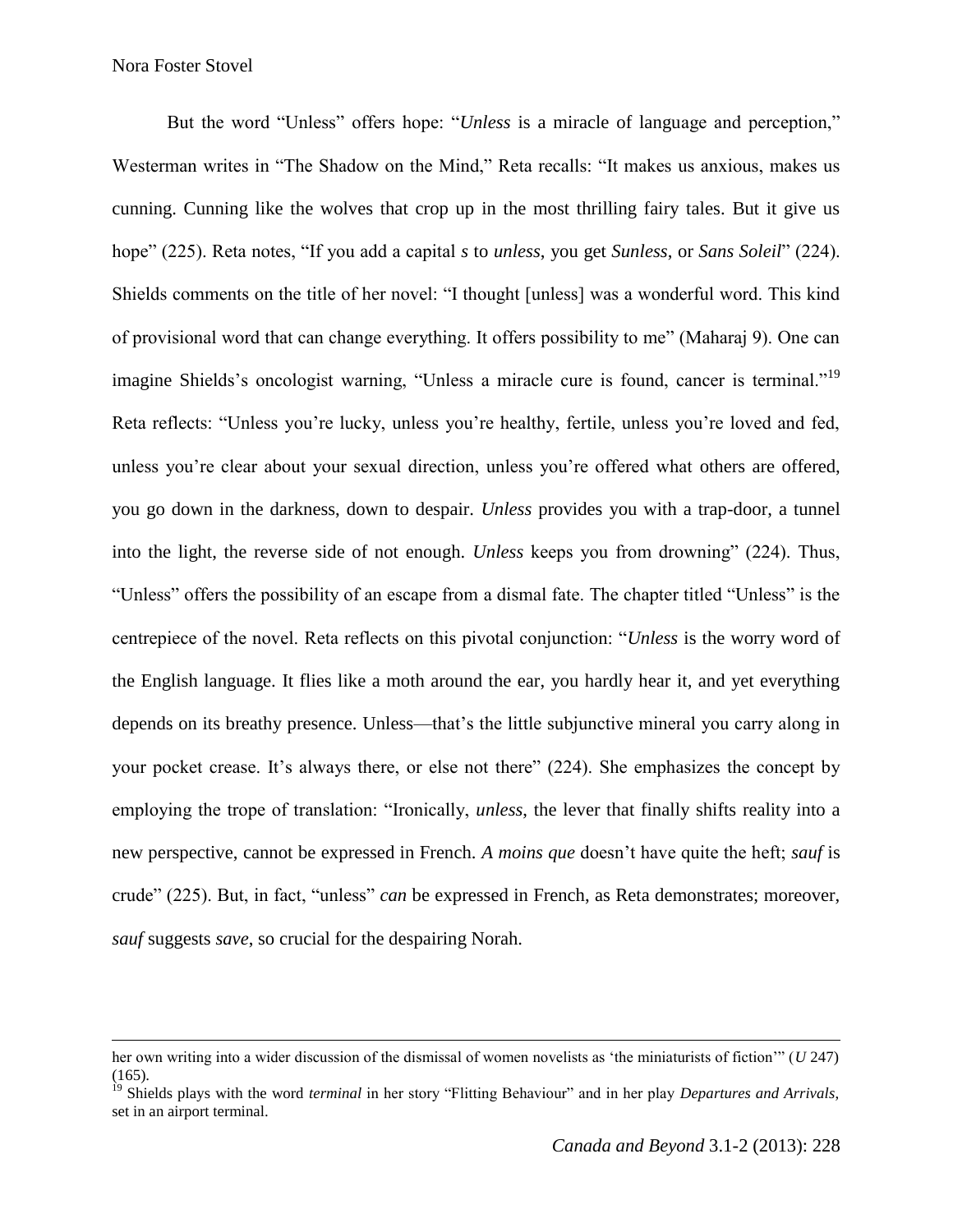The concept of translation forms an ideal introduction for *Unless*, for translation in the broad sense of transference is at the heart of this novel. Although she ceases to focus on literal translation after the opening section of the novel, Shields extends the concept of transference to her subject matter. Initially, Shields wrote *Unless* in response to her devastating 1998 cancer diagnosis, but then jettisoned the idea because it was too autobiographical:<sup>20</sup> "I got this book off on the wrong foot, writing about breast cancer because I had all this information. But it was just making me sad. I had to pick the book apart with jeweller's tweezers—which always breaks your heart a bit. But now it feels like I'm soaring," she commented to Anne Dowsett Johnston (49). She translated her grief over the loss of her breast into mourning for a lost child, reflecting the situation of one of her doctors, as she explained to Maria Russo  $(34)$ <sup>21</sup> Johnston observes, "Cancer is the thread Shields dropped in writing this novel, one she replaced with the estrangement of Norah" (50). Thus, *Unless* allows readers to witness the artistic alchemy by which Shields transforms fact into fiction, as the missing daughter mystery replaces cancer to provide a more womanist focus for the narrative as it emphasizes the mother-daughter relationship. "The whole sense of sadness, of the end of things, of the broken vessel—everything is there," Shields remarked in May 2002 to Lev Grossman, who called *Unless* "a graceful coda, an arabesque performed over an abyss" (61).

Shields is able to unite both sides of the coin in this novel: she explains, "this idea of fiction and 'reality' is something that has always interested me and certainly did while I was

<sup>&</sup>lt;sup>20</sup> Shields said she wanted "to change the quality or cause of the unhappiness from one thing to another so that you're not forever writing your own autobiography, which is the last thing that most of us want to do" (Wachtel 151). Rachel Cusk observes that, "Like Jane Austen, Shields is a mysterious presence in her own fictions, a sort of shaded figure, and it seems to me that, with this remarkable novel, her narrative has finally turned to that figure and unveiled her" (47).

<sup>&</sup>lt;sup>21</sup> One fragment of Shields's "breast cancer" (309) novel remains in Reta's outrage against the character that is repelled by the sight of a mastectomy brassiere (308).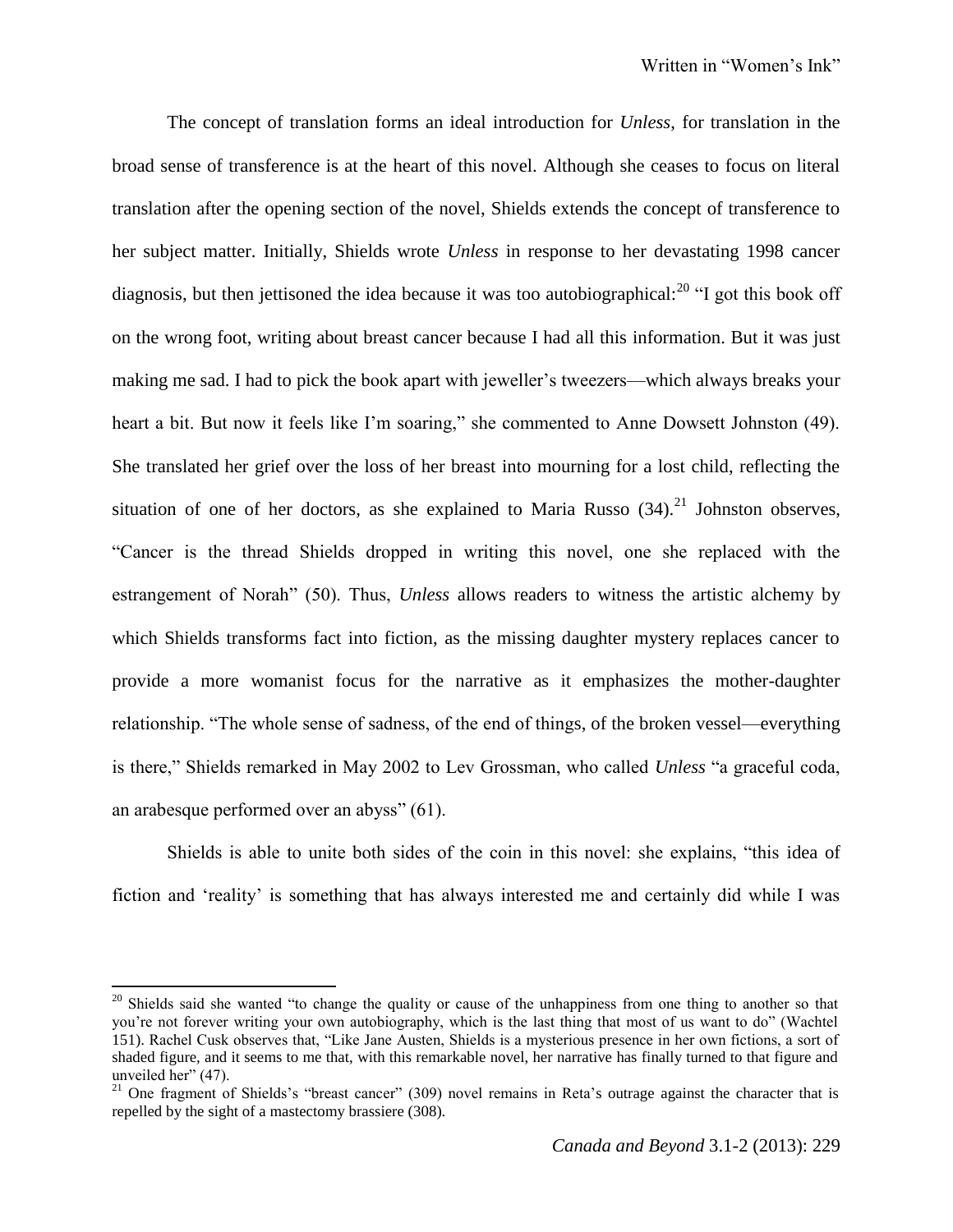writing  $[Unless...]$  I think of fiction as the other side of reality" (Wachtel 147-8).<sup>22</sup> Shields transfers the reality principle to fiction and vice versa in this metafictional text. Reta, like Shields, sees life as a novel. Shields, in her "Afterword" to *Dropped Threads: What We Aren't Told*, said cancer was not the end of her life story, but "a chapter on its own" (347). In her 1996 convocation address to the graduates of the University of British Columbia, she said, "Most of us end up seeing our lives not as an ascending line of achievement but as a series of highly interesting chapters." Reta takes a similarly novelistic approach to her daughter's defection: "How did this part of the narrative happen? We know it didn't arise out of the ordinary plot lines of a life story" (13). Reta views Norah's withdrawal as a deviation from the script, "a detour from 'the story thus far'" (162). Her goal is to discover the plotline Norah is tracing. The question is this: Is it a tragic or a comic arc?

Reta writes, "My heart is broken" (67) on a washroom cubicle, draws a heart bisected by a jagged line, and says aloud, "*My heart is broken*" (68), externalizing her grief by illustrating and uttering it.<sup>23</sup> The heartbroken mother is driven to create an alternative reality through fiction: "This matters, the remaking of an untenable world through the nib of a pen; it matters so much I can't stop doing it" (208). She transfers her real-life situation to her creative writing, employing fiction to rewrite reality. Writing is "a strategy for maintaining a semblance of ongoing life, an unasked-for gift, *une prime*" (109), she discovers. Shields implies in interviews that the composition of *Unless* had the same value as an antidote to her illness as the creation of Reta's creative fiction has as a distraction from her depression over her daughter's dereliction.

Reta's quest for Norah is a literal *and* a literary quest, then. As an antidote to Norah's defection, Reta creates a sequel to her successful first comic novel, *My Thyme Is Up*, calling it

 $22$  Cervantes is credited with observing, "Translation is the other side of a tapestry."

<sup>&</sup>lt;sup>23</sup> "My Heart Is Broken" is the title of a short story by Mavis Gallant.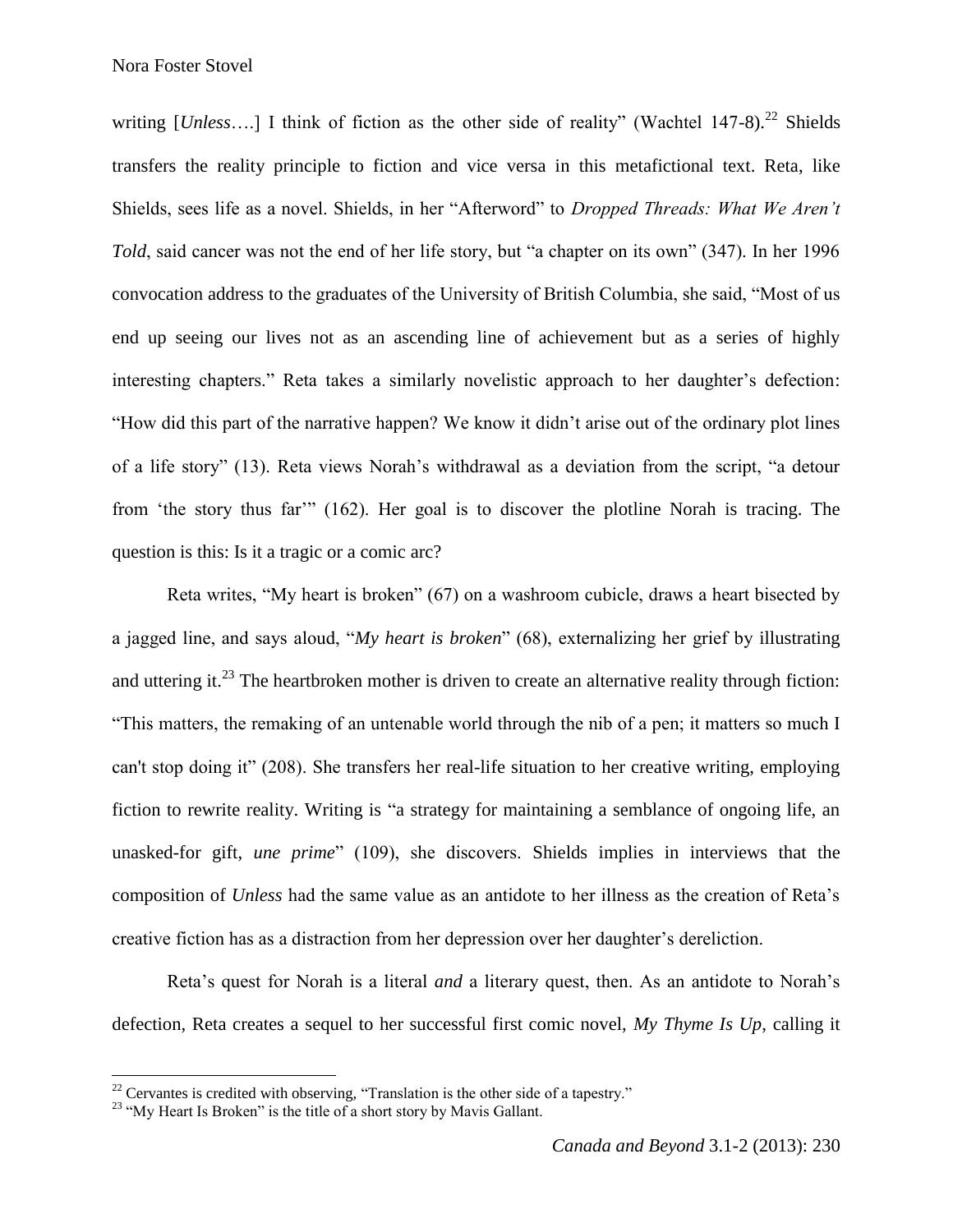*Thyme in Bloom*—"reserving *Autumn Thyme* in the event I decide to go for a trilogy" (140). She recalls, "I meant to write a jokey novel. A light novel. A novel for summertime, a book to read while seated in an Ikea wicker chair with the sun falling on the pages as faintly and evenly as human breath. Naturally the novel would have a happy ending" (14). Shields is clearly parodying the comedy of manners and satirizing "chick lit." While the ironic pun in the title of the first novel suggests an ending, the title of the sequel suggests renewal.

*Thyme In Bloom* provides a metafictional parallel to Reta's personal quest: chronicling the romance of her creatures, Alicia, a fashion magazine editor, and Roman, an Albanian trombonist with the Wychwood Symphony (Reta says she was fiddling with a paper clip, called *un petit trombone* in French, while deliberating about what kind of work to assign to Roman [266]), it reflects Reta's own dilemma. "The first sentence is already tapped into my computer: 'Alicia was not as happy as she deserved to be'" (15), recalling Reta's own unhappiness described in the first sentence of *Unless*: "It happens that I am going through a period of great unhappiness and loss just now"  $(1)$ .<sup>24</sup> She concludes the first chapter: "This will be a book about lost children, about goodness, and going home and being happy and trying to keep the poison of the printed page in perspective. I'm desperate to know how the story will turn out"  $(16)$ <sup>25</sup>

*Unless* provides a clue to Reta's metafictional quest: "The conjugation and (sometimes) adverb *unless* with its elegiac undertones, is a term used in logic, a word breathed by the hopeful or by writers of fiction wanting to prise open the crusted world and reveal another plane of being" (314). She discovers, "I can squeeze my eyes shut, pop through a little door in the wall, and stand outside my child's absence" (109). In fact, Reta signs one unsent letter from

<sup>&</sup>lt;sup>24</sup> Shields comments, "Maybe I was deeply unhappy myself when I started this book." She adds, regarding the first sentence of *Thyme in Bloom*: "I was deliberately echoing my own opening sentence" (Wachtel 150, 152).

 $^{25}$  This prediction reflects a central concept in her study of Jane Austen, where she argues that "every novel is in a sense about the fate of a child" (9).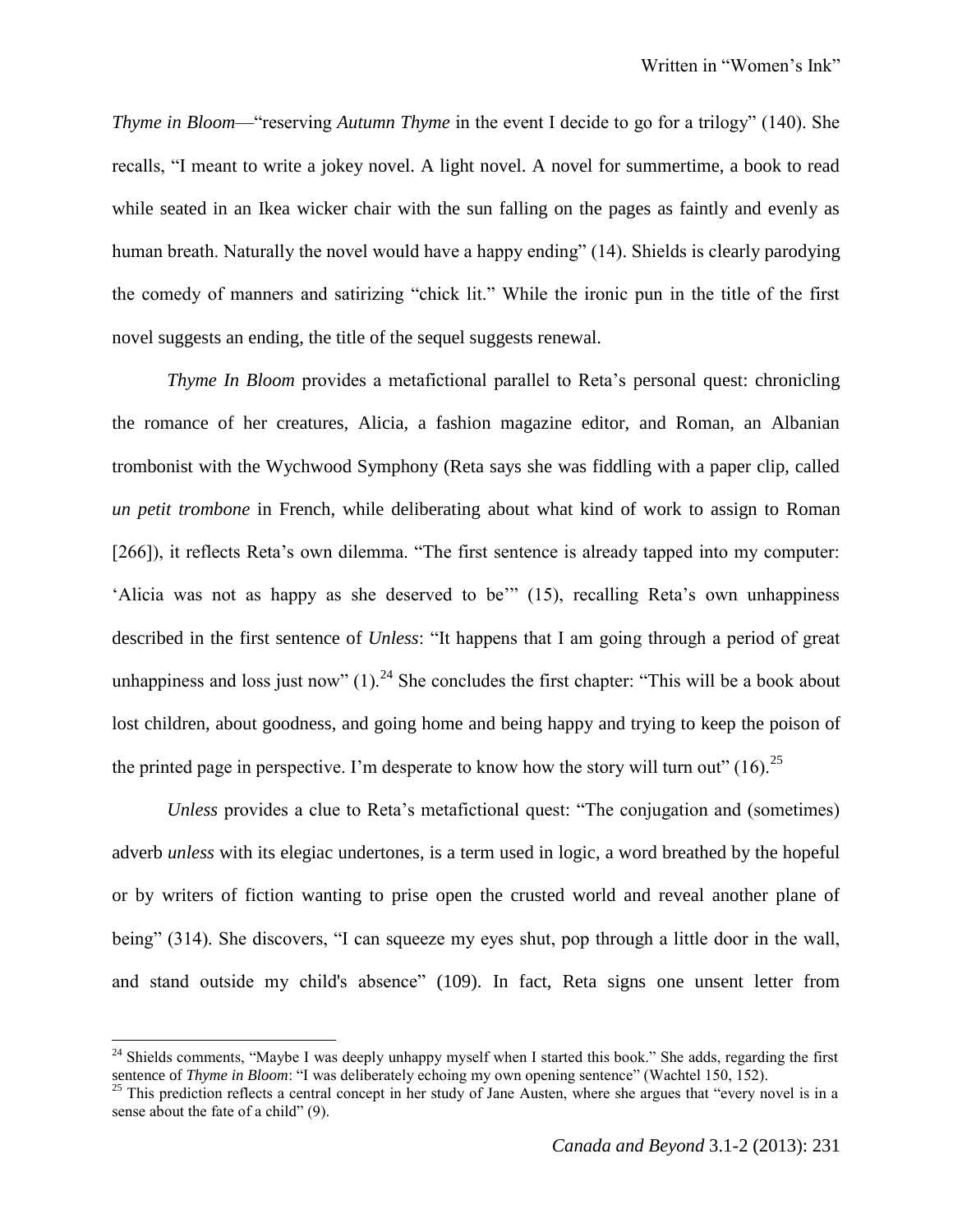$\overline{\phantom{a}}$ 

"Wychwood City," placing herself in her fictional town  $(166)$ ,  $^{26}$  Fiction can function as escapism, but it must do more than that: "Novels help us turn down the volume of our own interior 'discourse,'" Reta reflects, "but unless they can provide an alternative, hopeful course, they're just so much narrative crumble. Unless, unless" (224). She realizes that fiction must offer the reader a sense of possibility. Thus, Norah leads Reta to rethink the arc of a novel:

I thought I understood something of a novel's architecture, the lovely slope of predicament, the tendrils of surface detail, the calculated curving upward into inevitability, yet allowing spells of incorrigibility, and then the ending, a corruption of cause and effect and the gathering together of all the characters into a framed operatic circle of consolation and ecstasy, backlit with fibre-optic gold, just for a moment on the second-to-last page, just for an atomic particle of time. (13)

Reta realizes that her romantic vision of fiction does not correspond with reality, causing her to rethink the form and function of the novel, especially the structure of *Thyme in Bloom*. Reta's metafictional confection forms a comic counter to her tragic narrative, just as the disappearance of the daughter provided a fictional alternative to Shields's severed breast. Reta says, "This kind of shallow invention this particular genre demands is as healing as holy oil" (109). A reviewer of *My Thyme Is Up* charged the author with "being 'good' at happy moments but inept at the lower end of the keyboard" (107). Reta's editor, Arthur Springer, warns, "As the no-longer-quotable Woody Allen once put it, the writers of comedy are always asked to sit at the children's table" (284). Margaret Atwood, however, said of Shields, "Because she's a comic writer and genuinely funny, early on, she was put in the 'sweet' box, where she does not belong. The fact is, there's a dark thread in everything she writes" (Russo 35). *Unless* is inextricably interwoven with that dark thread.

The question of how to protect Alicia's independence without damaging Roman's ego catalyzes Reta's epiphany: "Not one of us was going to get what we wanted. I had suspected this

<sup>&</sup>lt;sup>26</sup> Wychwood is the name of an exclusive Toronto enclave north of Davenport and west of Bathurst—not far from the street-corner where Norah begs.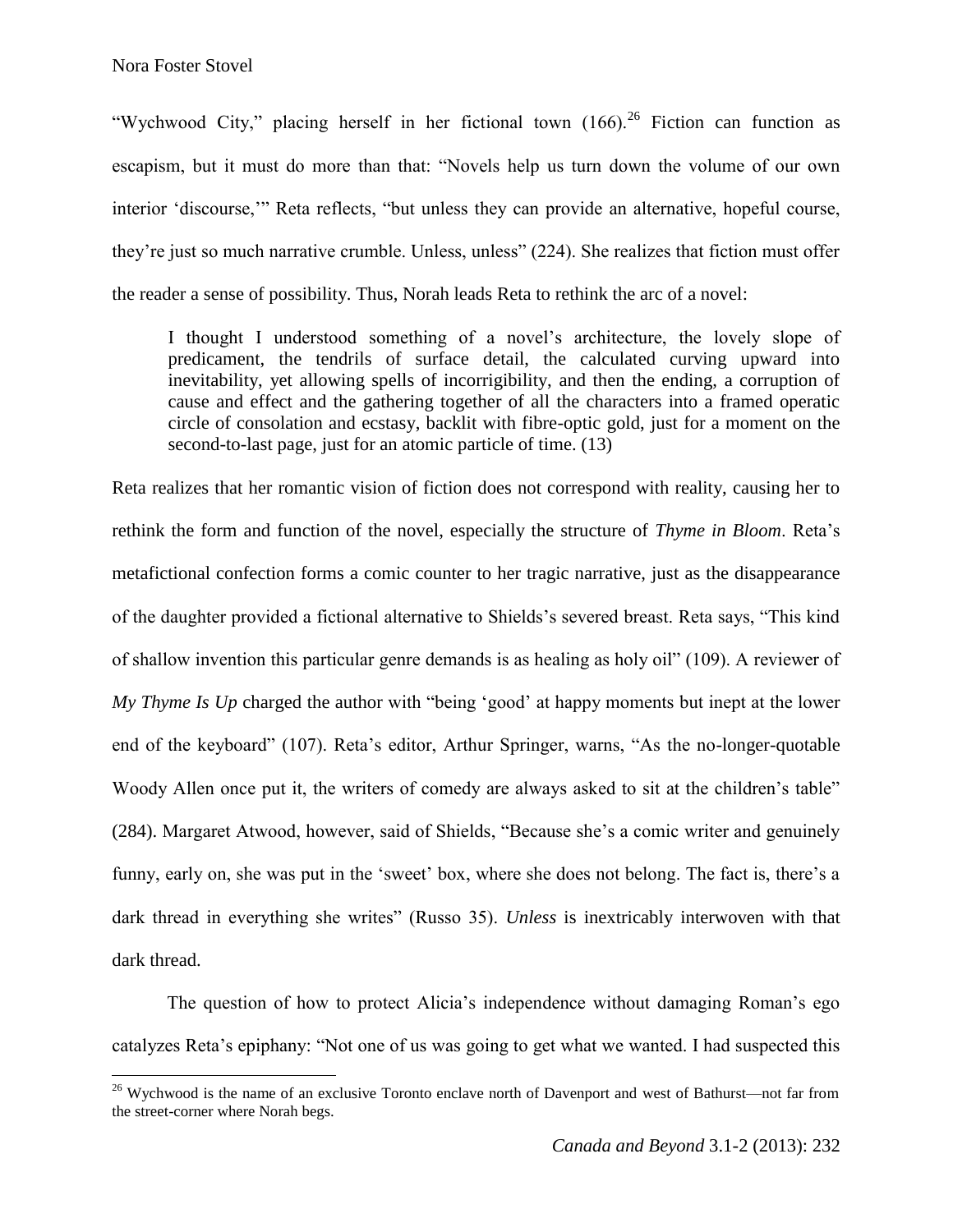for years, and now I believe that Norah half knows the big female secret of wanting and not getting. Norah, the brave soldier. Imagine someone writing a play called *Death of a Saleswoman*. What a joke" (98). Reta suspects this "female secret" may be the source of Norah's depression: "I am more and more persuaded that she is reacting—morally, responsibly, the only way she can—to a withholding universe. What she sees is an endless series of obstacles, an alignment of locked doors" (220). Shields explains, "Certain so-called classics—Hemingway, to a certain extent Conrad—refused to open up to me because they projected a world in which I did not hold citizenship, the world of men, action, power, ideas, politics and war" ("View" 22). Whether or not this realization is the source of Norah's catatonic state, it is clearly the root of Reta's malaise. She fears she has "projected my own fears and panics onto Norah"  $(134)$ .<sup>27</sup> Reta's reflection on fiction is transformed into a feminist manifesto. She theorizes:

the world is split in two, between those who are handed power at birth, at gestation, encoded with a seemingly random chromosome determinate that says yes for ever and ever, and those like Norah, like Danielle Westerman, like my mother, like my mother-inlaw, like me, like all of us who fall into the uncoded otherness in which the power to assert ourselves and claim our lives has been displaced by a compulsion to shut down our bodies and seal our mouths and be as nothing against the fireworks and streaking stars and blinding light of the Big Bang. (270)

She insists, "I need to speak further about this problem of women, how they are dismissed and excluded from the most primary of entitlements" (99). She argues, "We've been sent over to the side pocket of the snooker table and made to disappear. No one is so blind as not to realize the power of the strong over the weak and, following that, the likelihood of defeat" (99). Now Reta is dropping into her own "black hole" of depression and defeatism.

Reta's new editor, Arthur Springer, has a different perspective on the problem, however. Dismissing Alicia as *good*, but not *great*, he insists on "Roman being the moral centre of this

<sup>&</sup>lt;sup>27</sup> Shields explains, "Reta's rage is projected onto Norah's" (Wachtel 156). Alex Ramon argues, "Reta's attempt to construct a feminist metanarrative to 'explain' Norah's withdrawal is not entirely supported by the text" (171).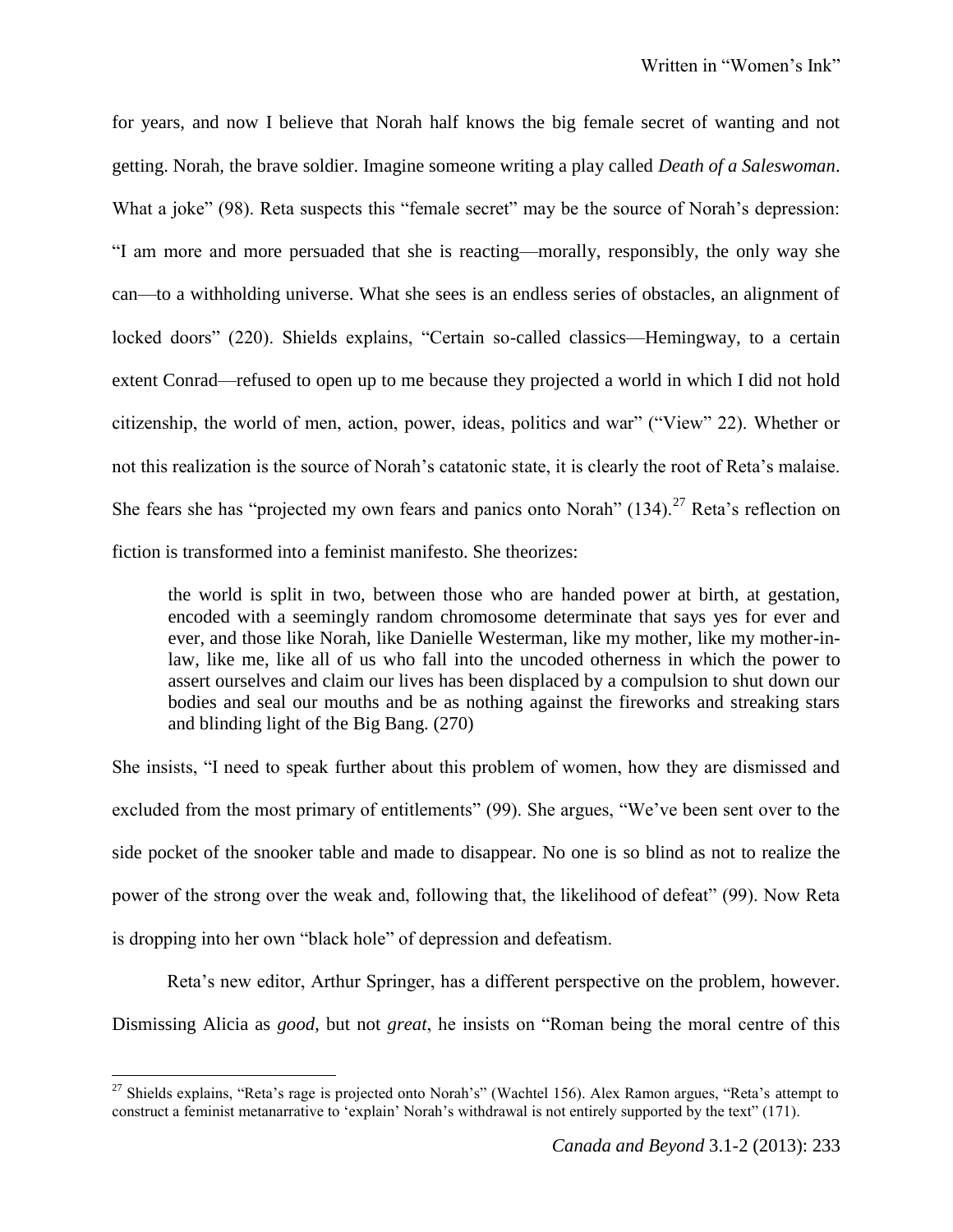$\overline{\phantom{a}}$ 

book" (285), because "Alicia, for all her charms, is not capable of that role" (285). He believes Reta is writing a "pilgrimage" (283) about "Roman's search for identity" (278): "A reader, the serious reader that I have in mind, would never accept her as the decisive fulcrum of a serious work of art that acts as a critique of our society while, at the same time, unrolling itself like a carpet of inevitability, narrativistically speaking" (286), he argues in Shields's wicked parody of *criticspeak*. He wants to retitle *Thyme in Bloom* simply *Bloom*, recalling Leopold Bloom, the everyman hero of Joyce's *Ulysses*, and to rename Reta "R.R. Summers," obscuring her female identity and recalling Ezra Pound's renaming Hilda Doolittle "H.D." Reta refuses, insisting on Alicia's remaining the moral centre of the novel: "Because she's a woman" (286). Norah's response to Gustave Flaubert's *Madame Bovary* parallels Reta's reaction to her editor. "Norah saw Madame Bovary as a woman blandly idealized by Flaubert, and then reduced to a puff of romanticism, and capable of nothing else but kneading her own soft heart," Norah's English professor explains: "Your daughter's view, and it is a perfectly viable view, was that Madame Bovary was forced to surrender her place as the moral centre of the novel" (217)—just as Arthur Springer intends for Alicia. Thus, the mother's quest for her daughter leads to Reta's own discovery of the traditional disempowerment of women. Reta's resolution to retain the feminist thrust of her novel is expressed by the repeated phrase, "Because she's a woman" (287). Acting as an *Open Sesame*, the phrase magically leads to the recovery of Norah, for, the moment Reta says it, the telephone rings, and her husband tells her Norah has been discovered, hospitalized with pneumonia.<sup>28</sup> Tom was right in his diagnosis: Norah was burned, and traumatized, thrown into "an ellipsis of mourning" (309) after attempting to beat out the flames of the "Muslim woman" (117) who immolated herself in April 2000—perhaps in protest against the plight of women in Islam, although Shields leaves her identity and motivation a mystery—on the Toronto

 $28$  Coral Ann Howells terms the clause "Because she's a woman" a "storm centre" (109).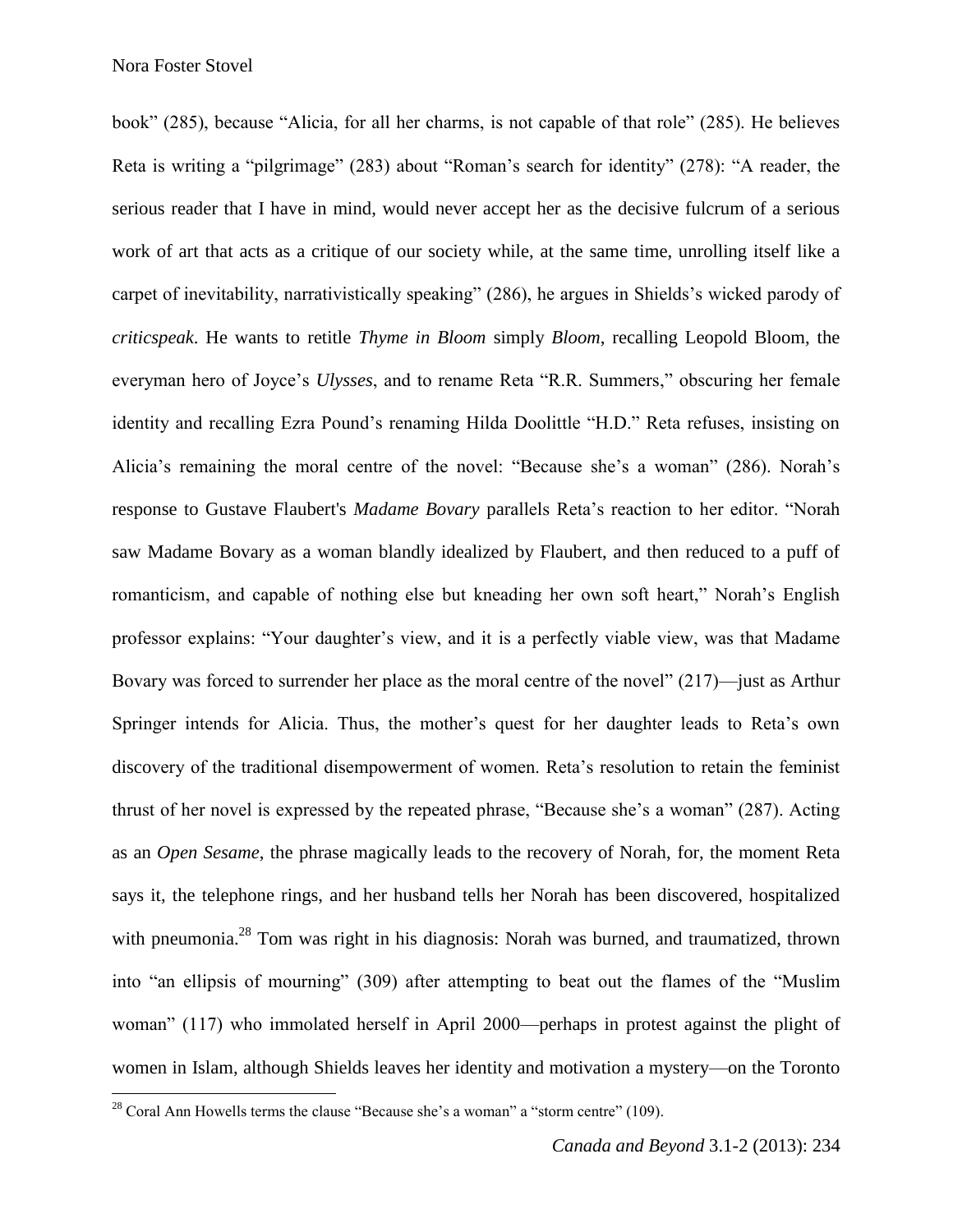street corner where Norah has sat ever since with her "silent tongue and burnt hands" (310) and her sign appealing for "GOODNESS" (12).<sup>29</sup> Shields suggests that, *unless* women's voices are heard, *unless* women are accorded justice, human society can never achieve goodness in this fiction study of ethics and gender.

After contemplating Norah's situation, Reta realizes, "my idiotic two-dimensional popfiction airhead, Alicia" (162), is vapid and vain: "such fatal vanity, such a lack of suffering" (172), she laments. Personal tragedy inspires Reta to revise the pattern of her comic fiction. Understanding Norah's dereliction helps Reta rethink Alicia's intended marriage: "Both Alicia and Roman want, both of them desire. Ridiculous word, *desire. Tu désires quelque chose*? Delete" (188). Reta sculpts "their life's predicament—they long for love, but selfishly strive for self-preservation" (13)—the conflict between the individual's destiny and the microcosm of marriage that sparks the deconstruction of the characters' relationship and inspires Reta to reimagine her novel. Although "Happy endings are her specialty" (38), Reta realizes marriage may not be the happy ending after all. She recalls, "Norah, the most literary, the most mercurial of the three [sisters] mumbled that [*My Thyme Is Up*] might have been a better book if I'd skipped the happy ending, if Alicia had decided on going to Paris after all, and if Roman had denied her his affection" (81). Contemplating Norah's feminist perspective in reality inspires Reta's revolutionary realization in fiction:

Suddenly it was clear to me. Alicia's marriage to Roman must be postponed. Now I understood where the novel is headed. She was not meant to be partnered. Her singleness in the world is her paradise […] and she came close to sacrificing it, or, rather, I, as novelist, had been about to snatch it away from her. (172-73)

l

<sup>29</sup> Shields does not address the cause of the woman's self-immolation or the relevance of her religion in *Unless*, but only the effects of witnessing the death on Norah Winters—presumably her despair at this shocking symbol of the powerlessness of women to make their voices heard. Reta and her friends discuss a "Muslim woman" who selfimmolated, a Mozambique woman who was forced by a flood to give birth in a tree, and a woman in Nigeria "who got pregnant and was publicly flogged" (116-8), enabling Shields to extend her analysis of the plight of women beyond western culture.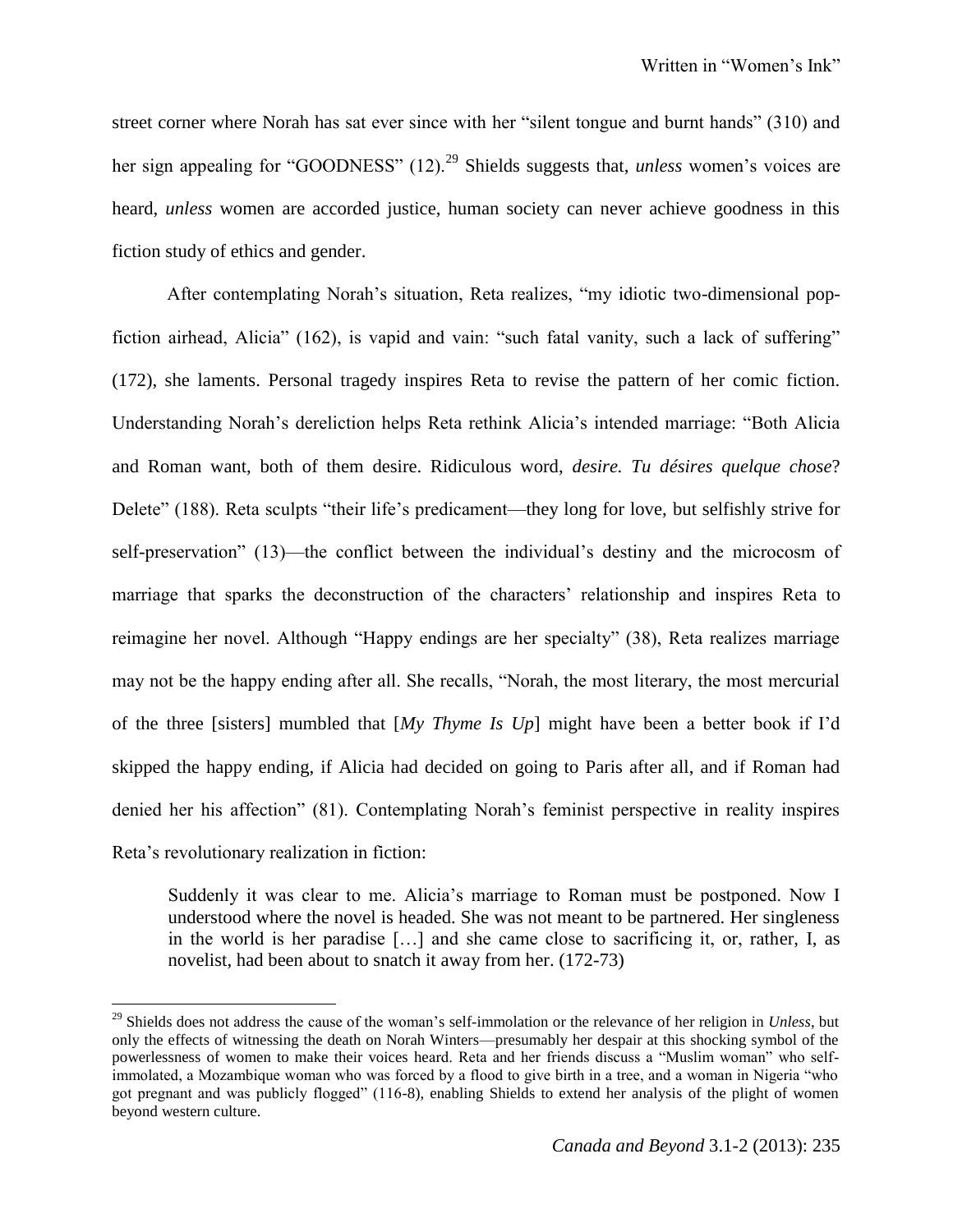Nora Foster Stovel

 $\overline{\phantom{a}}$ 

Ultimately, she decides to cancel the "doomed wedding" planned for *Thyme in Bloom*. So, although *Unless*, like most Shields novels, includes a wedding, *Thyme in Bloom* does not.<sup>30</sup>

Reta determines, "The novel, if it is to survive, must be redrafted. Alicia will advance in her self-understanding, and the pages will expand. I'll start over tomorrow"  $(173)$ <sup>31</sup> Like Shields, Reta begins to challenge "all the orthodoxies of genre, and gender" ("View" 23). She announces, "I have brought *Thyme in Bloom* to a whimsical conclusion:" as Norah recovers, so, Reta says, "Alicia triumphs, but in her own slightly capricious way" (318). Ironically, *My Thyme Is Up*, which earned Reta the label "bard of the banal" (243), is "analyzed exhaustively" in "a surprise reappraisal and appreciation" for *The Yale Review* by an octogenarian academic who notes its "subversive insights" and judges it a "brilliant tour de force" (318) in a satire on academe that recalls her brilliant 1987 academic satire *Swann*. "Everything is neatly wrapped up at the end, since tidy conclusions are a convention of comic fiction" (318), although Reta does not inform the reader of her "tidy conclusion." Instead, she espouses the "uncertainty principle" (318): "It doesn't mean that all will be well for ever and ever, amen: it means that for five minutes a balance has been achieved at the margin of the novel's thin textual plane; make that five seconds; make that the millionth part of a nanosecond" (318). Reta's comic resolution is purely provisional: *Unless*, as Atwood observes, is "a hymn to the provisional" ("Soap" 141).

Meanwhile, Reta is already planning *Autumn Thyme*, the last novel in her *Thyme* trilogy, in which Alicia is metamorphosed into a true feminist heroine:

<sup>30</sup> Although Alicia remains single at the end of Reta's novel, the end of the dramatic adaption of *Unless* says, as Reta's family sleeps, "Alicia and Roman are curled up asleep, too" (85). I wish to thank Don Shields for sending me the stage adaptation of *Unless* composed by Carol Shields and her daughter Sara Cassidy in 2003.

 $31$  Shields's final message to her editor Anne Collins on 5 December 2001 reads, "I do hope I get the page proofs back for some very small engraving-on-glass I want to do, a sort of embeddedness for the astute reader—or maybe just for me." I wish to thank Anne Collins for sharing with me the email correspondence between herself and Shields regarding copyediting *Unless.*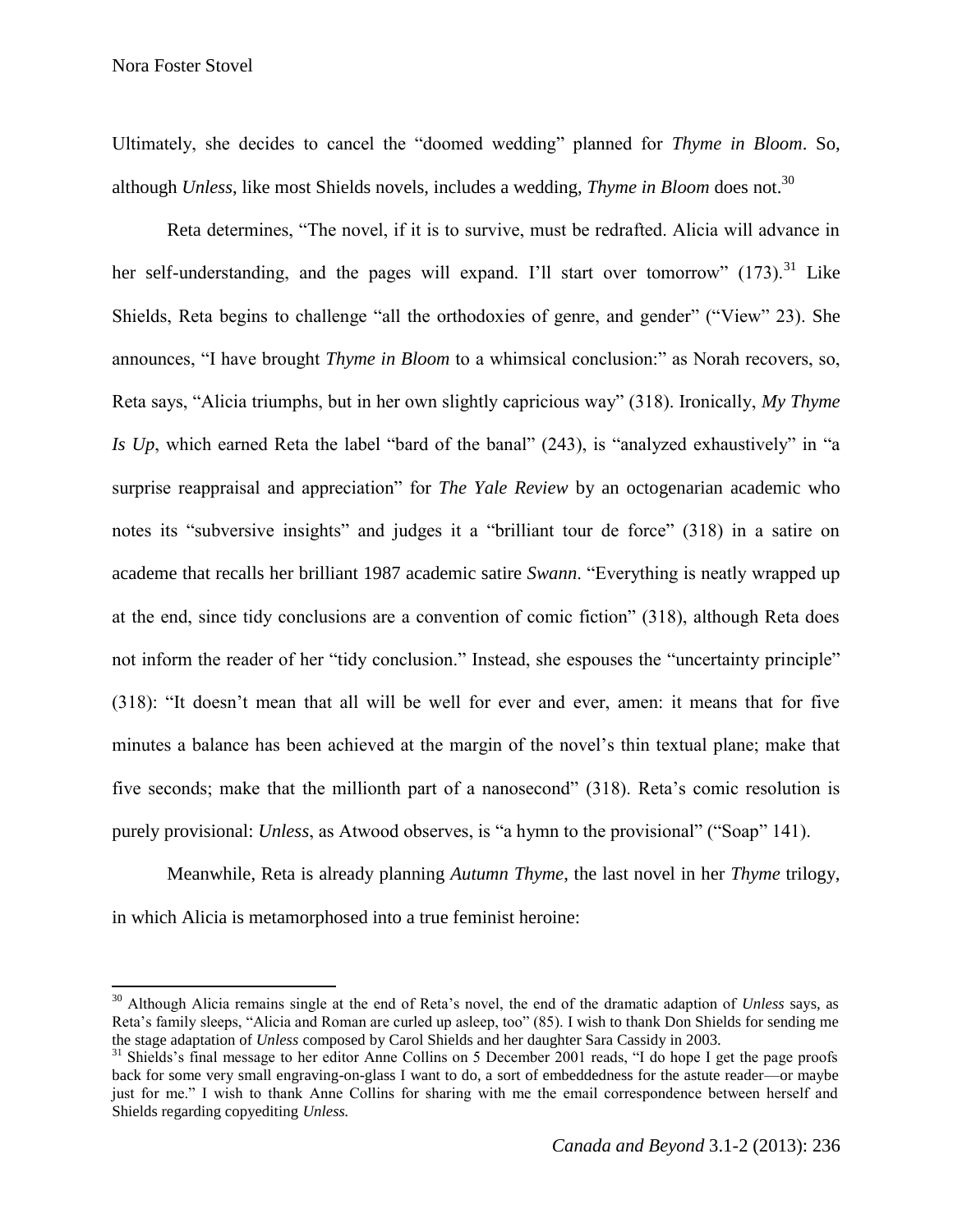Alicia is intelligent and inventive and capable of moral resolution, the same qualities we presume, without demonstration, in a male hero. It will be a sadder book than the others, and shorter. The word *autumn* taps us on the head, whispering melancholy, brevity, which are tunes I know a little about. A certain amount of resignation too will attach itself to the pages of this third novel, a gift from Danielle Westerman, but also the heft of stamina. There you have it: stillness and power, sadness and resignation, contradictions and irrationality. Almost, you might say, the materials of a serious book. (320)

*Unless*, despite its comic resolution, *is* that serious book: coincidence and contradiction, ethics and aesthetics, paradox and possibility. Although Norah recovers, the woman who immolated herself does not. And, although Norah is restored to the bosom of her family, enabling the "Happy Families" ending that Shields favours, Reta remains disillusioned about the equality of women in the millennial world. Summers has been transformed into Winters. Just as Shields claims in *Jane Austen: A Life* that Austen's genius centres on "the fusing of moral seriousness with comic drama" (26), so Shields's "double vision" allows Reta to appreciate "the comedy of her tragic role," as Shields writes in *The Republic of Love* (75)—to weep "comic tears," as she puts it in her poem "Mark Twain" (*Early Voices* 35). Margaret Atwood judges, "This ability to strike such two different chords at once is not only high art, it's also the essence of Carol Shields' writing—the iridescent, often hilarious surface of things, but also the ominous depths. The shimmering pleasure boat, all sails set, skimming giddily across the River Styx" ("Soap" 139), is an image that reflects Reta's "arabesque over the abyss" of her daughter's disappearance. Thus Shields employs the concept of translation, literal and figurative, to connect reality and fiction and to critique the powerlessness of women in this feminist millennial novel. $32$  Rachel

 $\overline{a}$ 

I confess that I had forgotten just how much of a role the French language played in UNLESS. And I kept thinking about the serendipitous connection between Norah and Nora (you). Best regards, Don."

 $32$  Don Shields wrote to me in 2012 regarding this essay:

<sup>&</sup>quot;Nora, your essay on French Translation and Female Power in Carol Shields' UNLESS is powerful. I think it among the best pieces you have written. It was a both a pleasure to read and enlightening. Your insights and reflections on Carol and her work are commendable.

Thank you for this fine homage to my late wife.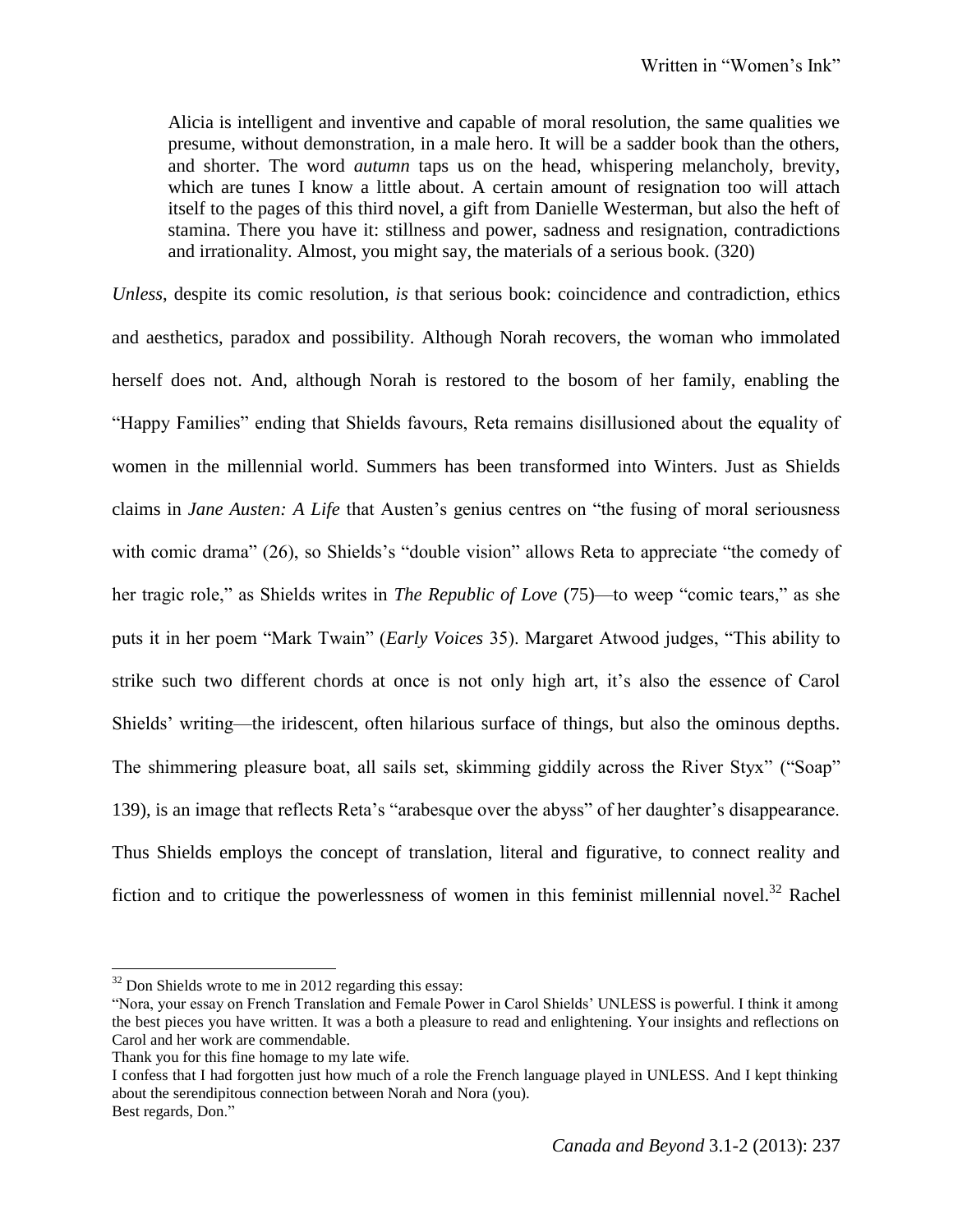Cusk cleverly concludes "My Heart is Broken" thus: "[*Unless*] is, in a strange way, a feat of translation. I want to call it a masterpiece—but I think I'll leave that for a man to say" (48).

## WORKS CITED

- Aldrich, Thomas Bailey. "Leaves From a Note Book." *Ponkapog Papers*, Redman Farm. Boston: Houghton, Mifflin & Co., 1903. Print.
- Atwood, Margaret. "A Soap Bubble Hovering over the Void: A Tribute to Carol Shields." *Virginia Quarterly Review* 81.1 (2005): 139-142. Print.
- Borges, Jorge Luis. "Sobre el *Vathek* de William Beckford." [1943]. *Ostras inquisiciones: 1937- 1952.* Buenos Aires: Sur, 1952. 163. Print.
- Curtis, Andrea. Rev. of *Dressing Up for the Carnival. Quill and Quire* 63.9 (September 1997): 68.
- Cusk, Rachel. "My Heart is Broken." Rev. of *Unless* by Carol Shields. *New Statesman*. 29 April 2002: 47-48. Print.
- Denham, Sir John. "To Sir Richard Fanshaw upon his translation of Pastor Fido." [1648]. *The Poetical Works of Sir John Denham.* Ed. T.H Banks. New Haven, CT: Yale UP, 1928. Print.
- Dvořák, Marta, and Manina Jones, eds. *Carol Shields and the Extra-Ordinary*. Montreal: McGill-Queen's UP, 2007. Print.
- Gallant, Mavis. "My Heart Is Broken." *My Heart Is Broken*. Toronto: Stoddart, 1957. 194-202. Print.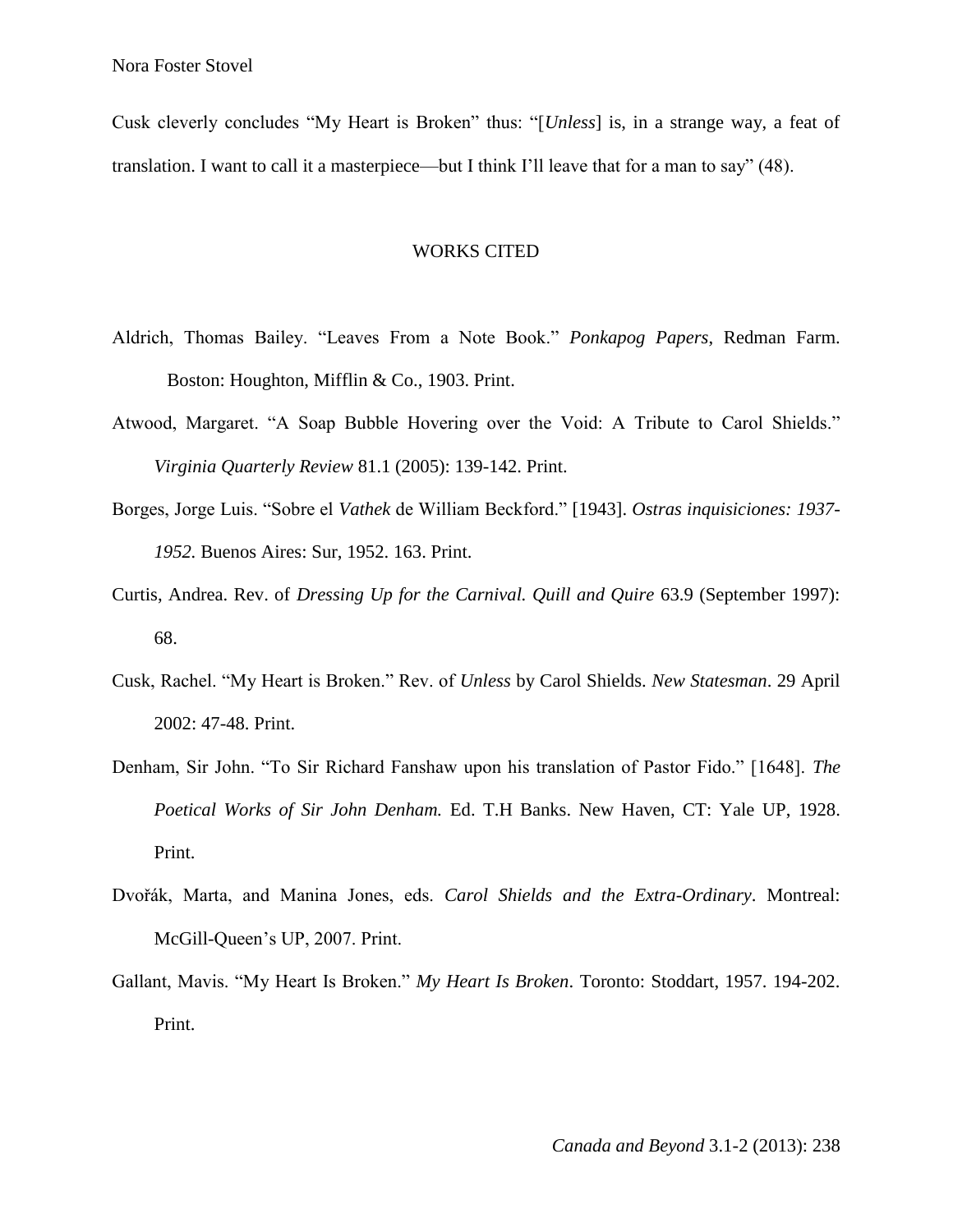Godard, Barbara. "Theorizing Feminist Theory/Translation." *Translation: History and Culture*.

Ed. S. Bassnett and A. Lefevere. London: Frances Pinter, 1990. Print.

Grossman, Lev. "Turning Over the Last Page." *Time*. 27 May 2002. 61. Print.

Howells, Coral Ann. "Regulated Anger." Rev. of *Jane Austen* and *Unless* by Carol Shields.

*Canadian Literature* 179 (2003): 107-109. Print.

Johnston, Ann Dowsett. "Her Time To Roar." *Maclean's*. 15 April 2002. 49-51. Print.

- Jones, Manina. "Scenes from a (Boston) Marriage: The Prosaics of Collaboration and Correspondence in *A Celibate Season.*" *Carol Shields and the Extra-Ordinary*. Ed. Marta Dvořák and Manina Jones. Montreal: McGill-Queen's UP, 2007. 172-190. Print.
- Lefevere, André. *Translation, Rewriting and the Manipulation of Literary Fame*. London; New York: Routledge, 1992. Print.
- Levy, Ellen. "'Artefact Out of Absence': Reflection and Convergence in the Fiction of Carol Shields." *Carol Shields and the Extra-Ordinary*. Ed. Marta Dvořák and Manina Jones. Montreal: McGill-Queen's UP, 2007. 191-204. Print.
- Maharaj, Robyn. "'The arc of a whole life': a telephone interview with Carol Shields from her home in Victoria, BC, May 4, 2002." *Prairie Fire* 23.4 (2002/2003): 8. Print.
- Martin, Sandra. "She crafted beauty out of the ordinary." *The Globe and Mail*. 18 July 2003. R2. Print.
- Munday, Jeremy. *Introducing Translation Studies: Theories and Applications*. 2<sup>nd</sup> ed. London and New York: Routledge, 2001. Print.
- Pasternak, Boris. *Writers at Work: The Paris Review Interviews*, 2<sup>nd</sup> Series. Ed. George Plimpton. New York: Viking Press, 1963. 120. Print.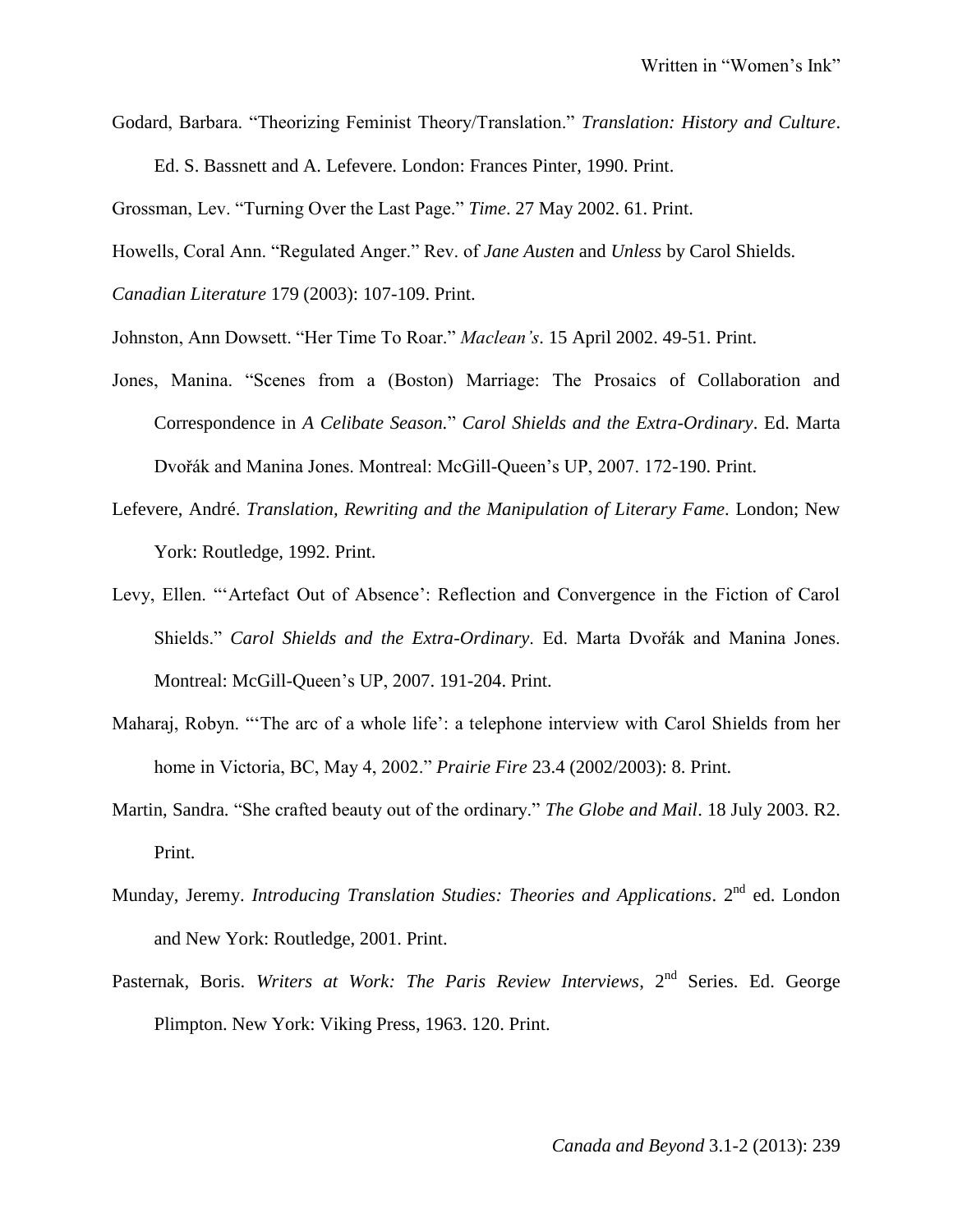Ramon, Alex. *Liminal Spaces: The Double Art of Carol Shields*. Newcastle: Cambridge Scholars, 2009. Print.

"Reta."<http://www.meaning-of-names.com/greek-names/reta.asp>

Roy, Wendy. "*Unless* the World Changes: Carol Shields on Women's Silencing in Contemporary Culture." *Carol Shields: The Arts of a Writing Life*. Ed. Neil Besner. Winnipeg: Prairie Fire, 2003. 125-32. Print.

Russo, Maria. "Final Chapter." *The New York Times Magazine*. Web. 14 April 2002. 32-35.

Shields, Carol, and Marjorie Anderson, eds. "Afterword." *Dropped Threads: What We Aren't Told*. Toronto: Vintage, 2001. 343-47. Print.

Shields, Carol, and Sara Cassidy. *Unless, the play*. Rehearsal Draft, January 2005. Print.

- ---. Convocation Address. University of British Columbia. Vancouver, BC. 28 Nov, 1996. Print.
- ---. the "Muslim woman" (117). New York: Viking, 2001. Print.
- ---. "Mark Twain." *Early Voices*. Ed. T.L Walters and James King. Edmonton: Juvenilia Press, 2001. 35. Print.
- ---. "Narrative Hunger and the Overflowing Cupboard." *Carol Shields, Narrative Hunger and the Possibilities of Fiction*. Ed. Edward Eden and Dee Goertz. Toronto: U of Toronto P, 2003. 19-36. Print.
- ---. "Playwright's Note" to *Thirteen Hands*. *Thirteen Hands and Other Plays*. Toronto: Vintage Canada, 2002. 326. Print.
- ---. *The Republic of Love.* New York: Viking, 1992. Print.
- ---. *Unless*. Toronto: Random House, 2002. Print.
- ---. "A View from the Edge of the Edge." *Carol Shields and the Extra-Ordinary*. Ed. Marta Dvořák and Manina Jones. Montreal, QC: McGill-Queen's UP, 2007. 17-29. Print.